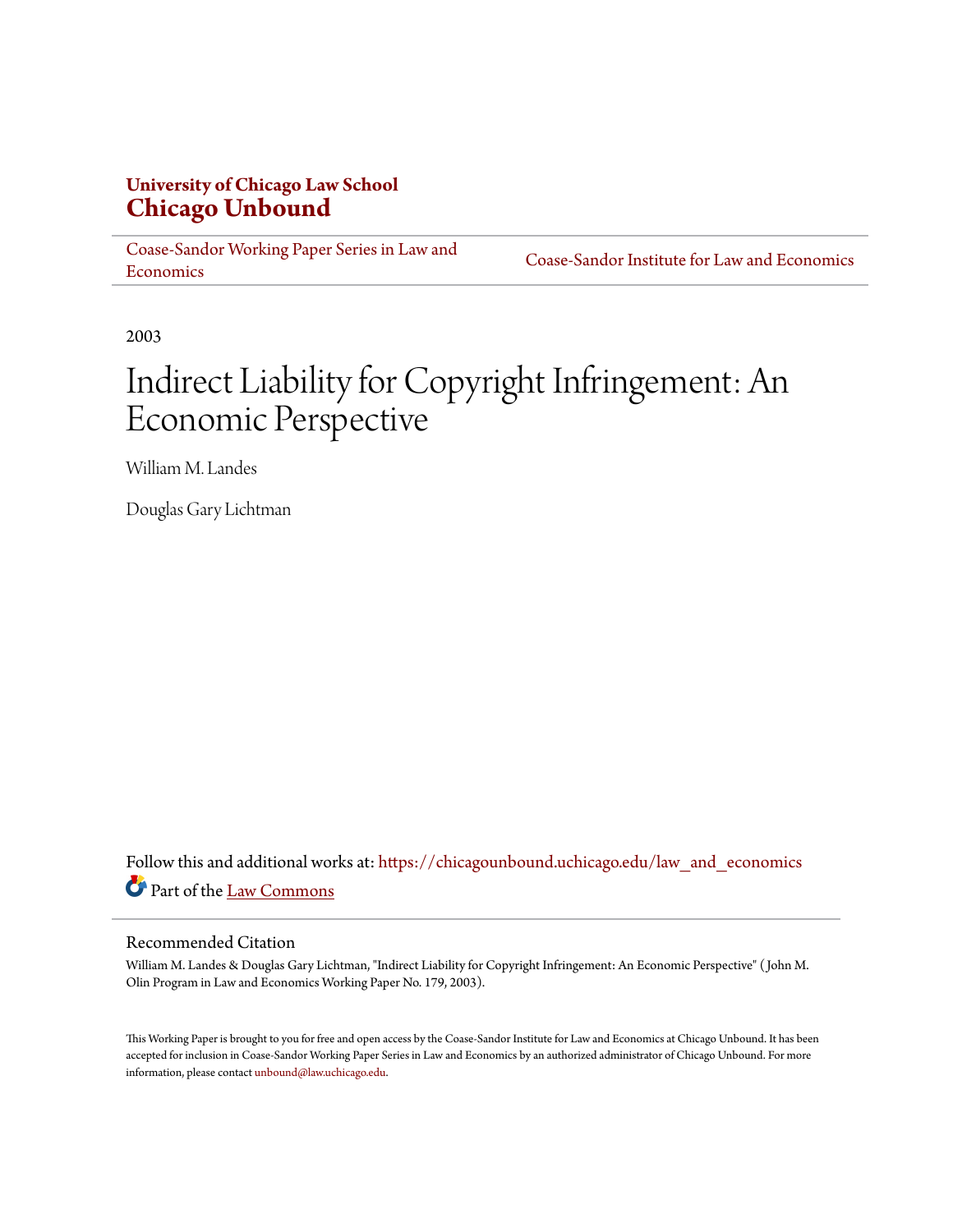

**JOHN M. OLIN LAW & ECONOMICS WORKING PAPER NO. 179 (2D SERIES)**



## Indirect LIability for Copyright Infringement: An Economic Perspective

*William Landes and Douglas Lichtman*

## **THE LAW SCHOOL THE UNIVERSITY OF CHICAGO**

February 2003

This paper can be downloaded without charge at: The Chicago Working Paper Series Index: [http://www.law.uchicago.edu/Lawecon/index.html](http://www.law.uchicago.edu/Publications/Working/index.html) and at the Social Science Research Network Electronic Paper Collection: [http://ssrn.com/abstract\\_id=3](http://papers.ssrn.com/sol3/search.taf)79201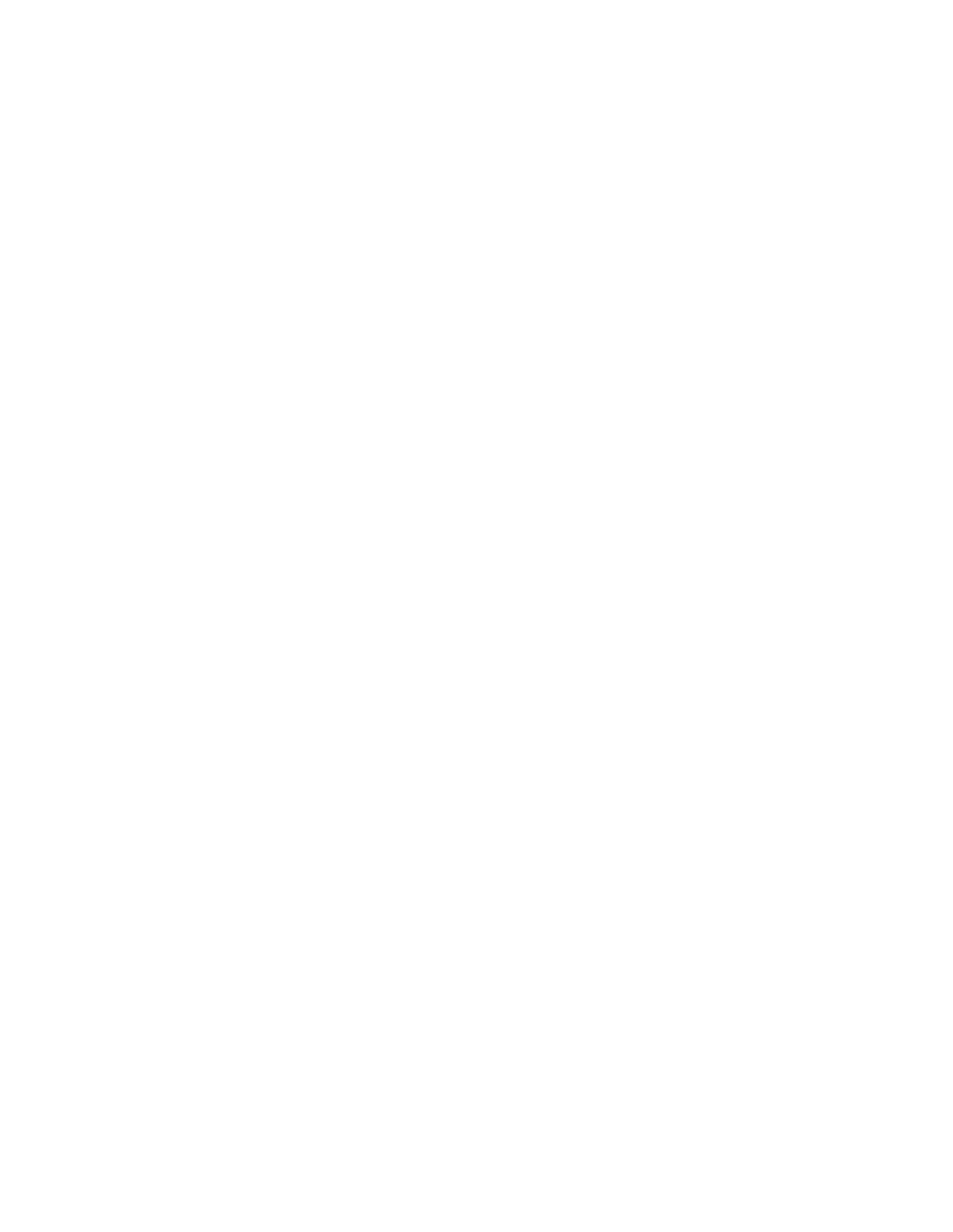## **Indirect Liability for Copyright Infringement: An Economic Perspective**

#### William Landes and Douglas Lichtman<sup>[\\*](#page-3-0)</sup>

When individuals infringe copyright, they often use tools, services, and venues provided by other parties. An enduring legal question asks to what extent those other parties should be held liable for the resulting infringement. For example, should a firm that produces photocopiers be required to compensate authors for any unauthorized copies made on that firm's machines? What about firms that manufacture personal computers or offer Internet access; should they be liable, at least in part, for online music piracy? Modern copyright law addresses these issues through a variety of common law doctrines and statutory provisions. In this essay, we introduce those rules and evaluate them from an economic perspective. In the process, we emphasize that every mechanism for rewarding authors inevitably introduces some form of inefficiency, and thus the only way to determine the proper scope for indirect liability is to weigh its costs and benefits against those associated with other plausible mechanisms for rewarding authors.

When it comes to venues for copyright infringement, there was a time when nothing could compete with the flea market. Traditionally, flea markets are places to buy and sell secondhand goods and antiques. But in the 1970s and 1980s, flea markets became in addition places to buy and sell unauthorized recordings of copyrighted music. It was big business. Indeed, as late as 1991, police raided a California flea market and walked away with over 38,000 illegal tape recordings. $<sup>1</sup>$ </sup>

The legal issues raised by flea market infringement were contentious in their day. The first step was easy: individual sellers of pirated music were obviously guilty of copyright infringement. But what about the firms and individuals that owned implicated markets? Were they also liable? On the one hand, surely not, as these owners had done

<span id="page-3-1"></span><span id="page-3-0"></span><sup>\*</sup> William Landes is the Clifton R. Musser Professor of Law and Economics and Douglas Lichtman is Professor of Law, both at the University of Chicago Law School. An earlier version of this Essay appeared in the Spring 2003 issue of the *Journal of Economic Perspectives*. Our thanks to the *Journal* for authorizing this expanded treatment, and to David Friedman, Assaf Hamdani, Neil Netanel, John Pfaff, and Lior Strahilevitz for helpful comments. We also gratefully acknowledge the Olin and Bradley Foundations, Merck, Microsoft, and Pfizer for their generous financial support of the law and economics program at the Law School.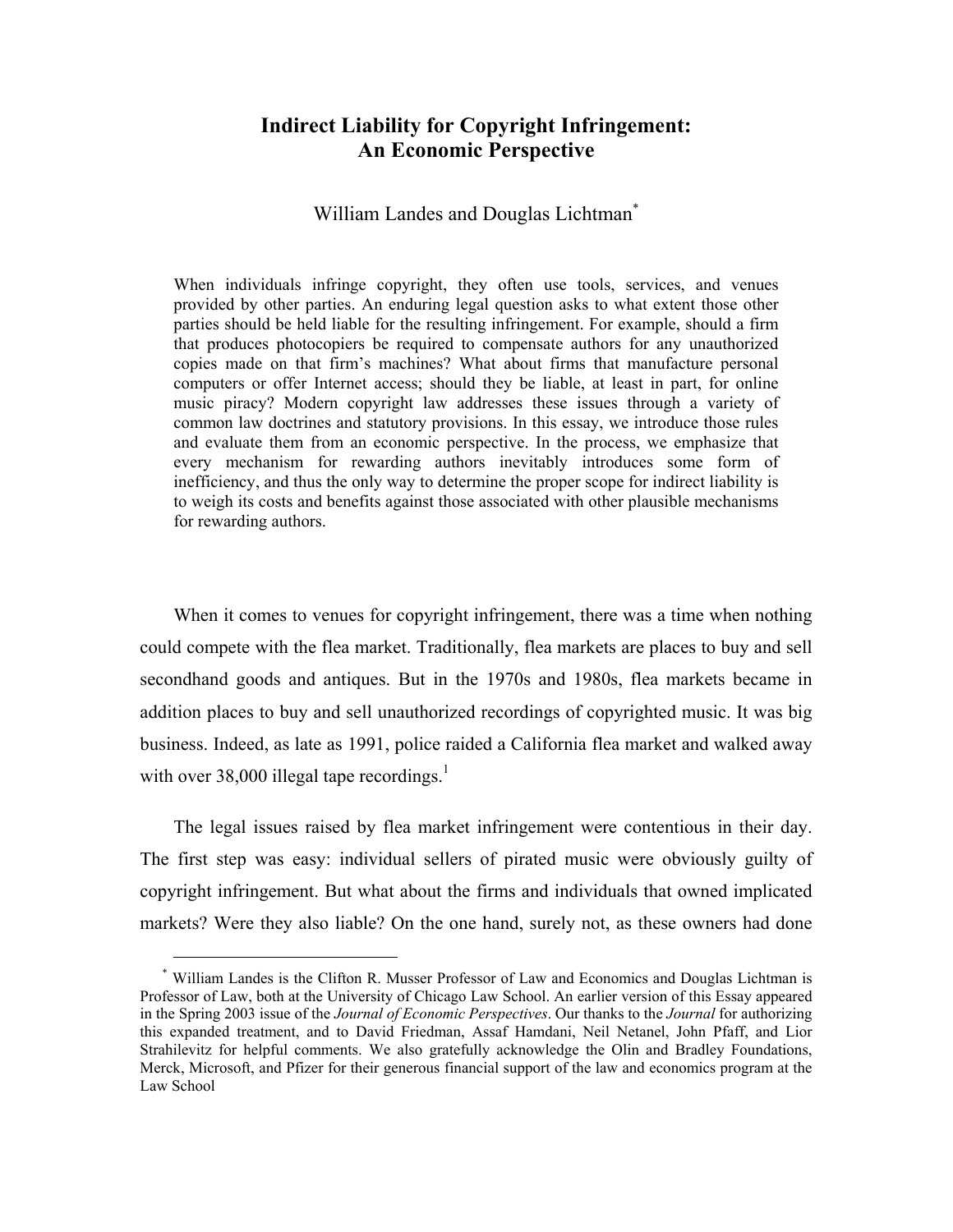nothing more than create a space where buyers and sellers could interact. From another perspective, however, these owners did benefit from infringement in that cheap music was part of what brought buyers and sellers to the market. Moreover, the owners likely could have done more to clamp down on unlawful behavior, such as screening vendors more aggressively or performing spot checks on transactions.

Today, the flea market is no longer a significant battleground for copyright law, but the same basic legal question continues to loom: how far should copyright liability extend beyond any direct lawbreakers? For example, consumers use videocassette recorders to make both legal recordings of television programs and illegal duplicates of rented feature films. The consumers are directly liable for any violations of copyright law; but should manufacturers of videocassette recorders also be held liable on grounds that they knowingly profit from the sale of a tool that can be used for infringement? If knowledge and profit are sufficient, what does that mean for firms that manufacture photocopiers or digital cameras? Similarly, what about firms that manufacture modems and personal computers; should they be held accountable for copyright infringement when strangers use these products to trade unauthorized music, software, and movies online?

In this essay, we inquire into the question of when indirect liability should be used to increase compliance with the law. The argument in favor of liability is that third parties are often in a good position to discourage copyright infringement either by monitoring direct infringers or redesigning their technologies to make infringement more difficult. The argument against is that legal liability almost inevitably interferes with the legitimate use of implicated tools, services, and venues.<sup>[2](#page-4-0)</sup>

#### **The Economics of Indirect Liability**

Unlike the Patent Act, the Copyright Act of 1976 does not explicitly recognize the possibility of indirect liability. Nevertheless, courts have held third parties liable for

<span id="page-4-0"></span> $1$  *Fonovisa, Inc. v. Cherry Auction, Inc., 76 F.3d 259, 260 (9th Cir. 1996).* 

 $^2$  A large literature considers the economics of copyright law more generally, not focusing explicitly on indirect liability. For a good introduction, *see* William M. Landes & Richard A. Posner, *An Economic Analysis of Copyright Law*, 18 J. LEGAL STUD. 325 (1989).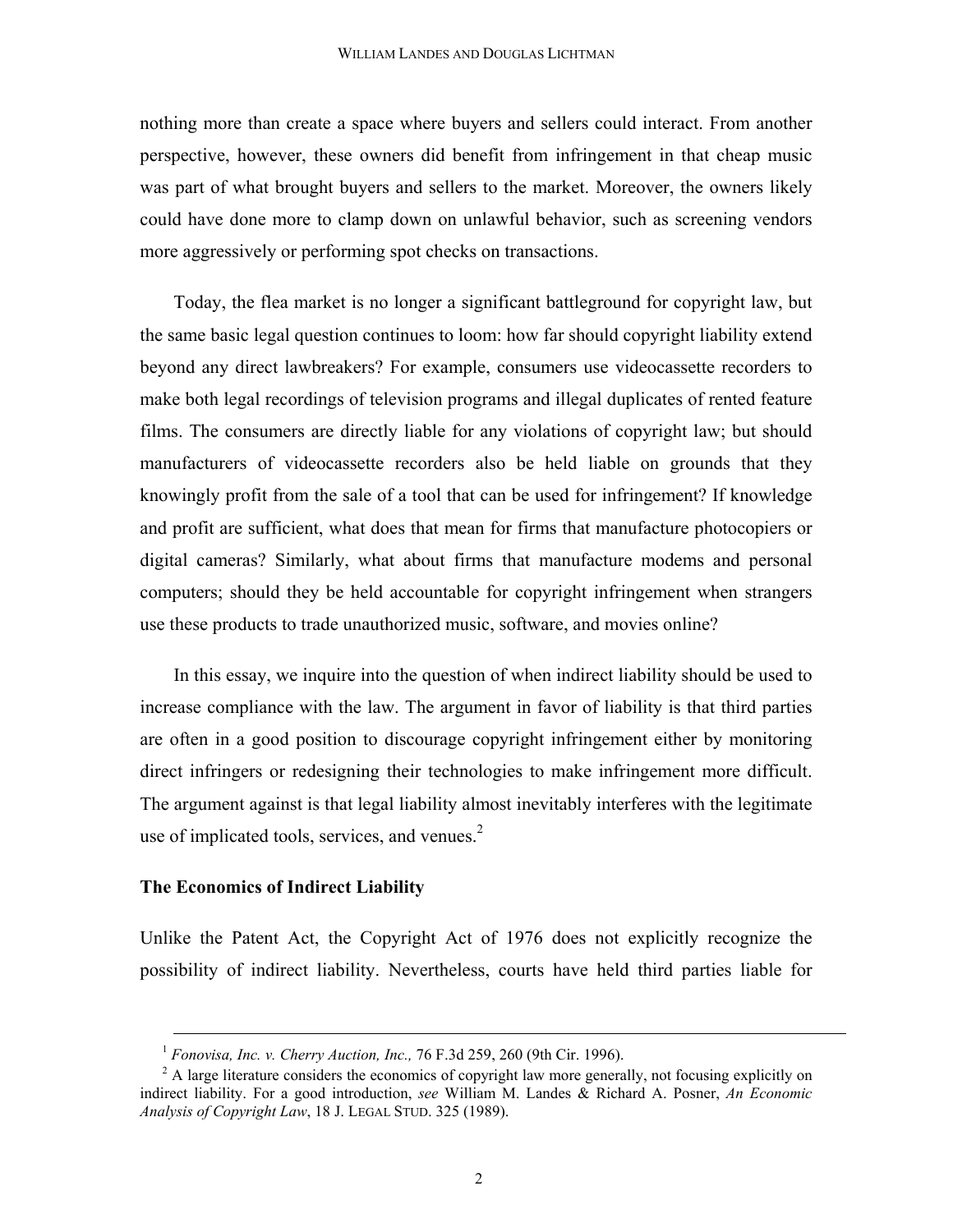copyright infringement under two long-standing common law doctrines: contributory infringement and vicarious liability. $3$ 

#### *Contributory Infringement*

<span id="page-5-0"></span> $\overline{a}$ 

Contributory infringement applies where one party knowingly induces, causes, or otherwise materially contributes to the infringing conduct of another. The adverb "knowingly" is perhaps misleading in that it takes on an unusual meaning in this setting. It does not simply mean "awareness of infringement" but instead implies some meaningful capacity to prevent or discourage infringement. Consider the following example. Suppose that *C* manufactures a decoder box that enables any purchaser *B* to unscramble premium and pay-per-view cable programs without paying for them. *A* is the injured copyright holder who owns those programs. Should the equipment maker *C* be held liable for purchaser *B*'s infringement of copyright?

Two considerations bear mention. First, there are likely to be substantial enforcement and administrative savings if injured copyright holders like *A* are allowed to sue *C* rather than pursuing each *B* individually. Even if each *B* has sufficient resources to pay for the harm he causes, the costs of tracking down the many *B*s, gathering evidence as to each *B*'s specific activities, and then litigating that many separate lawsuits would likely make it uneconomical for  $A$  to enforce its copyright.<sup>[4](#page-5-1)</sup> Because each  $B$  knows this in advance, each has little incentive to comply with the law. If the law holds *C* liable for damages caused by *B*, by contrast, the savings in enforcement costs are likely to be sufficiently large for *A* to enforce its copyright. *A* might still face problems proving damages—that requires evidence about the separate actions of the many *B*s—but the prospect of liability will most likely put *C* out of business and, in this example, lead most *B*s to pay for cable rather than stealing it.

<sup>&</sup>lt;sup>3</sup> For a more formal introduction to these doctrines, see Robert A. Gorman & Jane C. Ginsburg, Copyright: Cases and Materials 560-573 (6th ed. 2001); Marshall Leaffer, Understanding Copyright 245- 260 (3d ed. 2002). Renier Kraakman surveys the concept of indirect liability outside the copyright setting in Kraakman, *Third Party Liability*, THE NEW PALGRAVE DICTIONARY OF ECONOMICS AND THE LAW, VOL. III (ed. Peter Newman 1998).

<span id="page-5-1"></span> $\frac{4}{1}$  If *C* is sued, *C* will often be allowed to sue the various *Bs* for compensation. The same factors that made it uneconomical for the copyright holder to sue each  $B$ , however, may make these lawsuits uneconomical for *C* as well.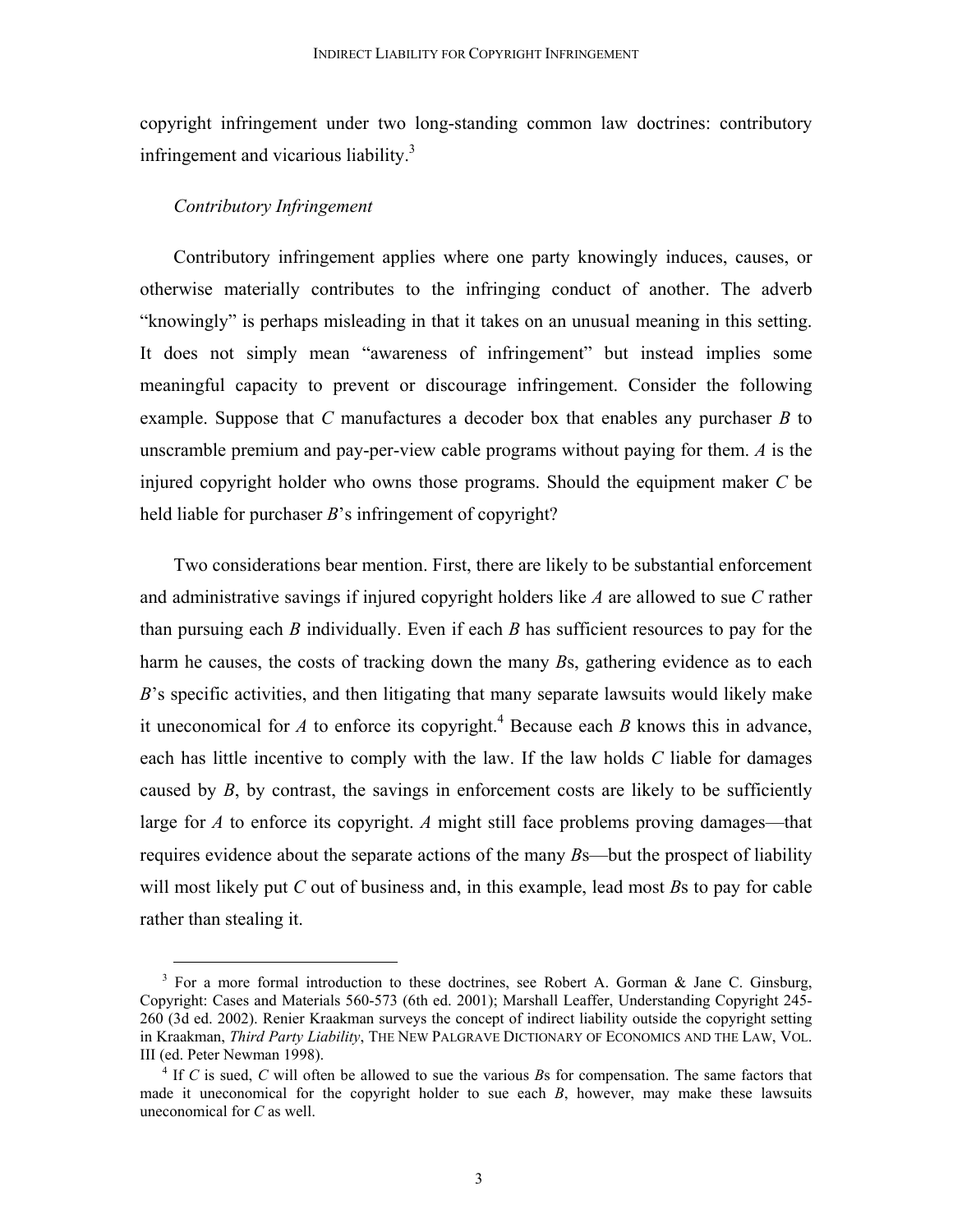Second, if there are lawful uses of *C*'s product, this weakens the case for liability. The "lawful use" question does not arise in the decoder example because its only conceivable use involves violating the law. But consider a firm that produces photocopiers or personal computers. Such a firm does literally "know" that some of its customers will infringe copyright, but the firm does not have specific knowledge about any particular customer. Thus, even though substantial savings in enforcement costs might still arise in these cases were courts to impose liability, it is unlikely that any court would be willing to do so. The benefits in terms of increased copyright enforcement come at too high a cost in terms of possible interference with the sale of a legitimate product.<sup>[5](#page-6-0)</sup>

In some cases it may be possible for the equipment maker *C* to redesign its product in a way that would eliminate or greatly reduce the level of infringement without significantly cutting down on the quantity and quality of lawful uses. In such cases, liability is again attractive. Often, however, these sorts of solutions are out of reach. For instance, it is hard to imagine a redesigned photocopier that would make infringement less attractive but not at the same time substantially interfere with lawful duplication. Given that, holding the equipment manufacturer liable would be equivalent to imposing a tax on the offending product. The "tax" would reduce overall purchases of photocopiers and it would redistribute income to copyright holders, but it would not alter the incentive of users to substitute noninfringing for infringing uses.

The examples of the decoder box and the photocopier mark two extremes and serve to delineate the key issues. All else equal, indirect liability is more attractive: (a) the greater the harm from direct copyright infringement; (b) the less the benefit from lawful use of the indirect infringer's product; (c) the lower the costs of modifying the product in ways that cut down infringing activities without substantially interfering with legal ones;

<span id="page-6-0"></span> $<sup>5</sup>$  An interesting counterpoint is to consider whether the result should be different when the issue is not</sup> photocopying machines sold individually to consumers but instead photocopying services like those provided by Kinko's and various university copy centers. Perhaps in the latter case liability is more sensible, for example because copy center employees are in a good position to monitor for and discourage copyright violations. See *Princeton Univ. Press v. Michigan Document Services, Inc.*, 99 F.3d 1381 (6th Cir. 1996) (en banc) (photocopying service liable for direct infringement).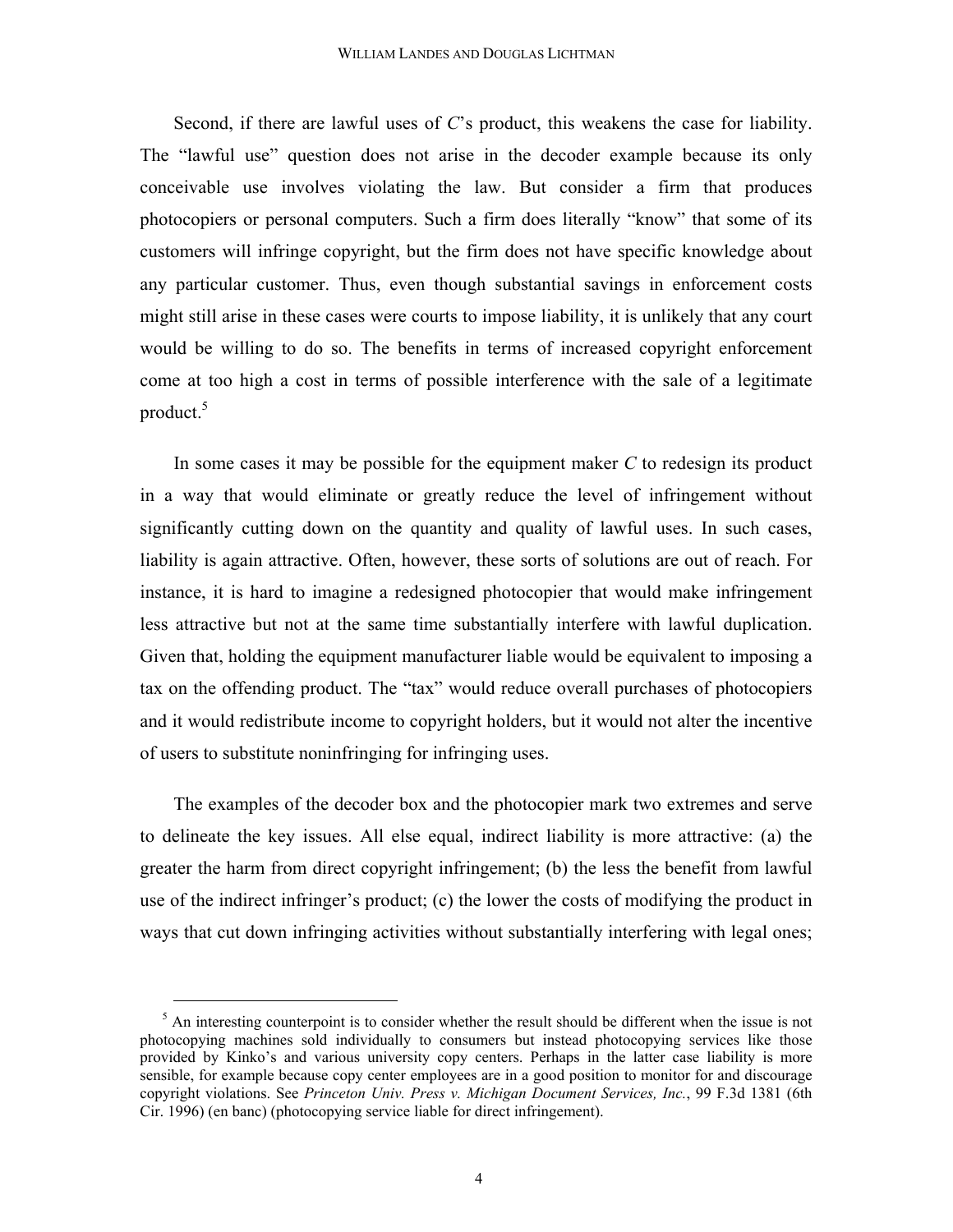and (d) the greater the extent to which indirect liability reduces the costs of copyright enforcement as compared to a system that allows only direct liability.

#### *Vicarious Liability*

<span id="page-7-0"></span> $\overline{a}$ 

Vicarious liability applies in situations where one party—often an employer—has control over another and also enjoys a direct financial benefit from that other's infringing activities. A typical case arises where an employer hires an employee for a lawful purpose, but the employee's actions on behalf of the employer lead to copyright infringement. One rationale for imposing liability in this instance is that the employer should be encouraged to exercise care in hiring, supervising, controlling and monitoring its employees so as to make copyright infringement less likely. A second rationale is that it is usually cheaper for copyright holders to sue one employer rather than suing multiple infringing employees. A final rationale is that liability helps to minimize the implications of bankrupt infringers. An employee cannot be held liable if he does not have adequate financial resources. Indirect liability solves this problem by putting the employer's resources on the line, thereby increasing the odds that the harm from infringement will be internalized.<sup>[6](#page-7-0)</sup>

The example of a dance hall operator illustrates these points. Dance hall operators hire bands and other performers who sometimes violate copyright law by performing copyrighted work without permission. Often these performers lack the resources needed to pay for the associated harm. In these circumstances, indirect liability has real policy allure. It is probably less expensive for a copyright holder to sue the dance hall operator than it is for him to sue each performer individually, both because there are many performers and because the dance hall operator is likely easier to identify and serve with legal process. Putting litigation costs to one side, it is also the case that dance hall operators are typically in a position to monitor the behavior of direct infringers at a relatively low cost. After all, the operator is probably already monitoring the dance hall

<sup>&</sup>lt;sup>6</sup> Of course, the employer might also lack sufficient funds. Note, too, that employers are only held responsible for infringements that occur within the scope of employment. Infringement committed by an employee on his own time and for personal reasons would not trigger vicarious liability. For a discussion of the economics, see Alan O. Sykes, *Vicarious Liability*, in THE NEW PALGRAVE DICTIONARY OF ECONOMICS AND THE LAW, VOL. III (Peter Newman, ed. 1998).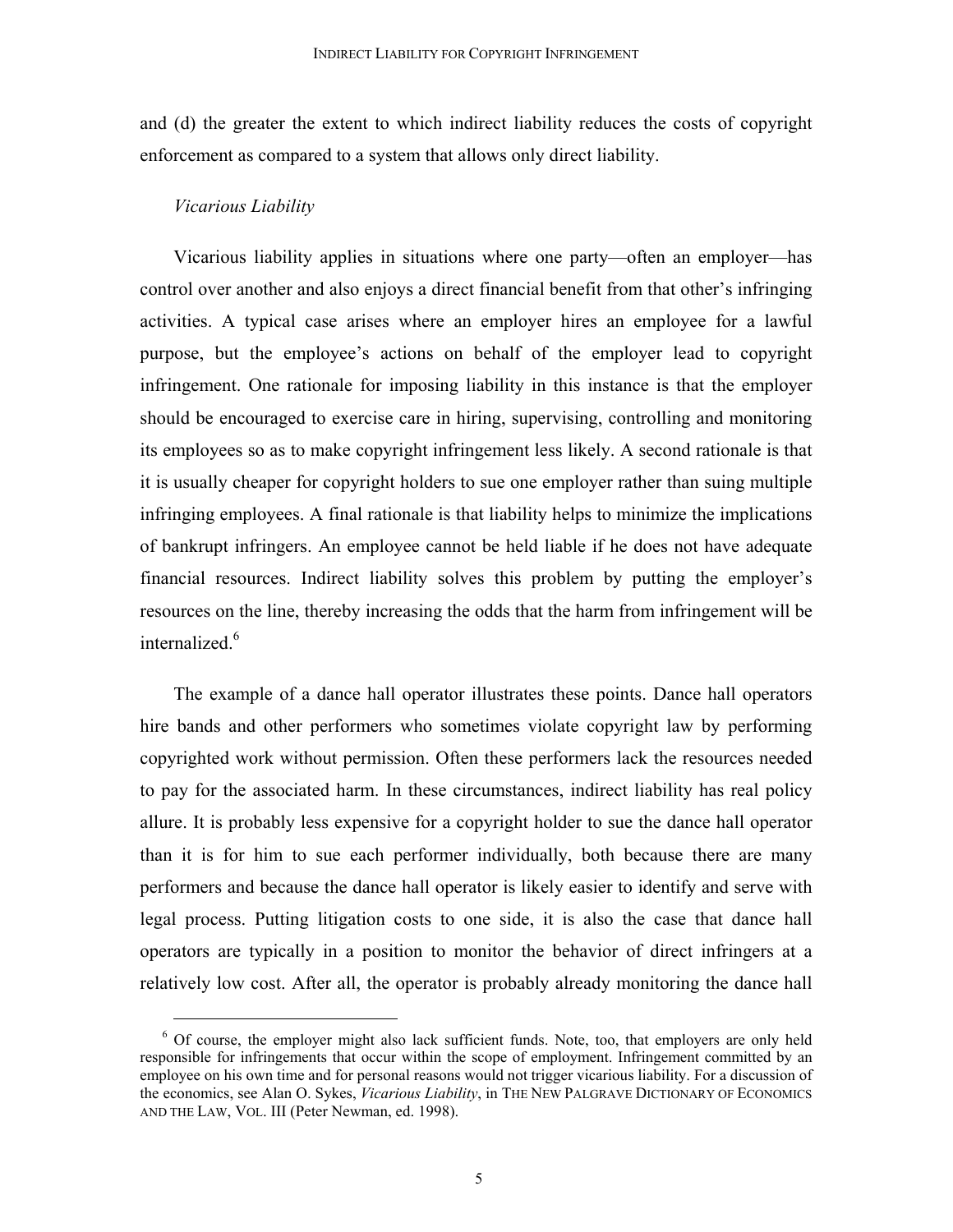quite carefully in order to ensure that patrons are being well treated, employees are not siphoning funds from the till, and so on. Finally, because performers are more likely than dance hall owners to lack the resources required to pay damages for copyright infringement, vicarious liability in this instance prevents the externalization of copyright harm.

It is worth pointing out that the threat of vicarious liability has encouraged dance halls, concert halls, stadiums, radio stations, television stations and other similar entities to look for an inexpensive way to acquire performance rights. For the most part, they do this by purchasing blanket licenses from performing rights societies, the two largest of which are Broadcast Music International (BMI) and the American Society of Composers, Authors, and Publishers (ASCAP). ASCAP and BMI hold non-exclusive performance rights to nearly all copyrighted music. The blanket licenses they sell give licensees the right to perform publicly all the songs in the performing rights society's repertoire for as many times as the licensee likes during the term of the license. The blanket license saves enormous transaction costs by eliminating the need for thousands of licenses with individual copyright holders and by eliminating the need for performers to notify copyright holders in advance with respect to music they intend to perform. In addition the blanket license solves the marginal use problem because each licensee will act as if the cost of an additional performance is zero—which is, in fact, the social cost for music already created.

#### **Statutory and Common Law Evolution**

The doctrines of contributory infringement and vicarious liability have evolved over time, with adjustments coming from both the courts and Congress. Of these, probably the most significant was the 1984 Supreme Court decision in *Sony v. Universal Studios.[7](#page-8-0)* The plaintiffs were firms that produced programs for television; the defendants manufactured an early version of the videocassette recorder (VCR). The plaintiffs' legal claim was that VCRs enable viewers to make unauthorized copies of copyrighted television programs. This was troubling to the copyright holders mainly because viewers watching taped

<span id="page-8-0"></span> $7$  464 U.S. 417 (1984).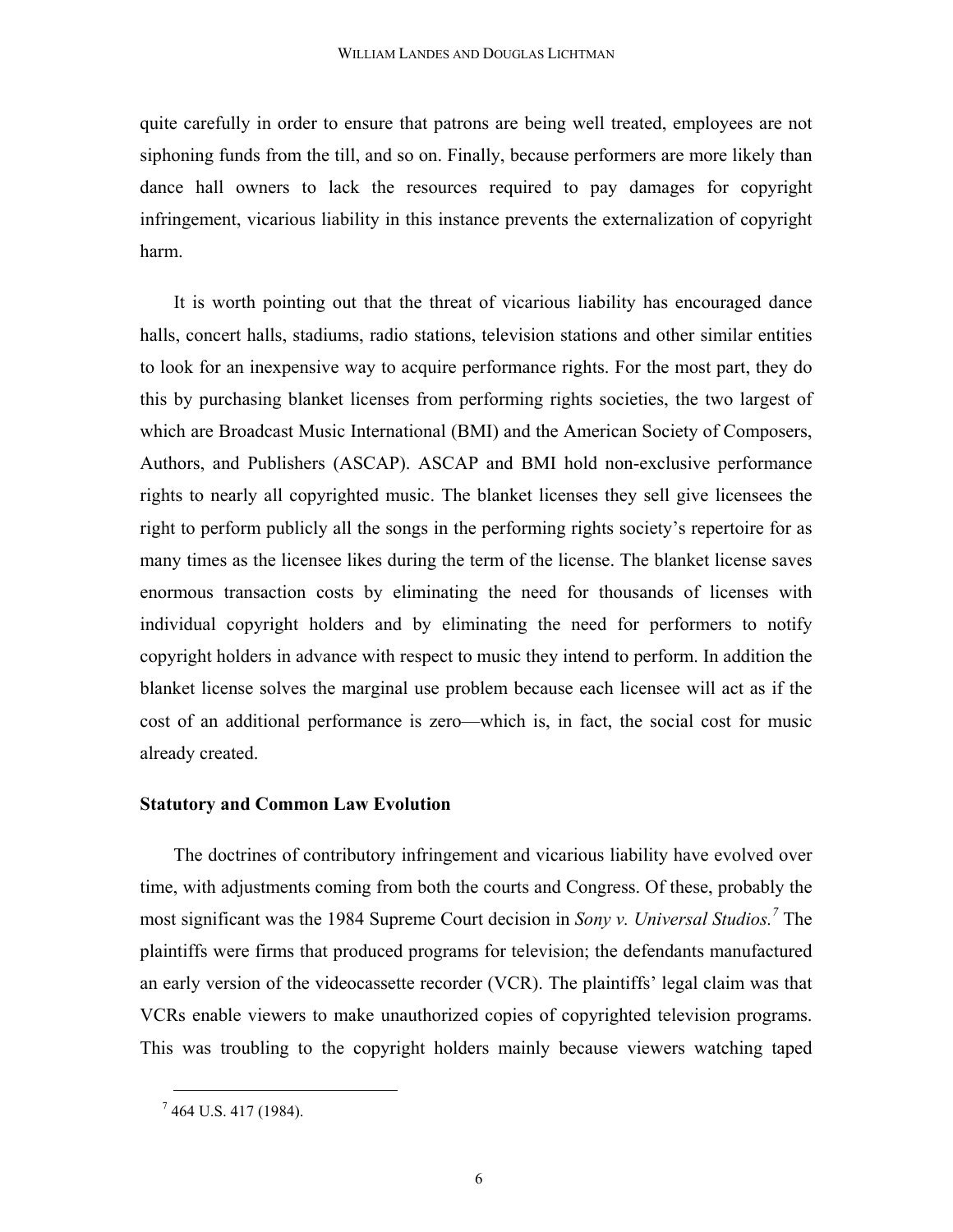shows can more easily skip commercials, and that obviously diminishes the value of the associated copyrighted programming. Suing viewers directly would have been both infeasible and unpopular, so the program suppliers sued the VCR manufacturers on theories of both contributory infringement and vicarious liability.

The Supreme Court rejected both theories.<sup>8</sup> Vicarious liability was rejected because the Court did not believe that VCR manufacturers had meaningful control over their infringing customers. As the Court saw the issue, the only contact between VCR manufacturers and their customers occurred "at the moment of sale," a time far too removed from any infringement for the manufacturers to be rightly compared to controlling employers.<sup>[9](#page-9-1)</sup> Contributory infringement, by contrast, was rejected on grounds that the VCR is "capable of substantial non-infringing uses"—legitimate uses that in the Court's view left manufacturers powerless to distinguish lawful from unlawful behavior.<sup>10</sup>

Whether one agrees or disagrees with these results, there is much to criticize in the Court's analysis. On vicarious liability, the Court took a needlessly restrictive view of what it means for a manufacturer to "control" its purchasers. For example, the Court did not consider whether a relatively simple technology solution—say, making the fast forward button imprecise and thus diminishing the ease with which purchasers can skip commercials—might have gone a long way toward protecting copyright holders without interfering unduly with legitimate uses. On contributory infringement, meanwhile, while the Court was certainly right to focus on the fact that the VCR is capable of substantial non-infringing uses, the Court erred when it failed to put that fact into context. Full analysis requires that the benefits associated with legitimate use be weighed against the harms associated with illegitimate use. The Court failed to consider that balance. Instead, its ruling implies that VCR manufacturers can facilitate any copyright violation they wish so long as they can prove that VCRs also facilitate some non-trivial amount of legitimate behavior.

<span id="page-9-2"></span><span id="page-9-0"></span><sup>&</sup>lt;sup>8</sup> As a technical matter, it is ambiguous whether the Court's analysis of vicarious liability is binding precedent or mere dicta. *See id.* at 435 n.17.<br><sup>9</sup> *Id.* at 438.

<span id="page-9-1"></span>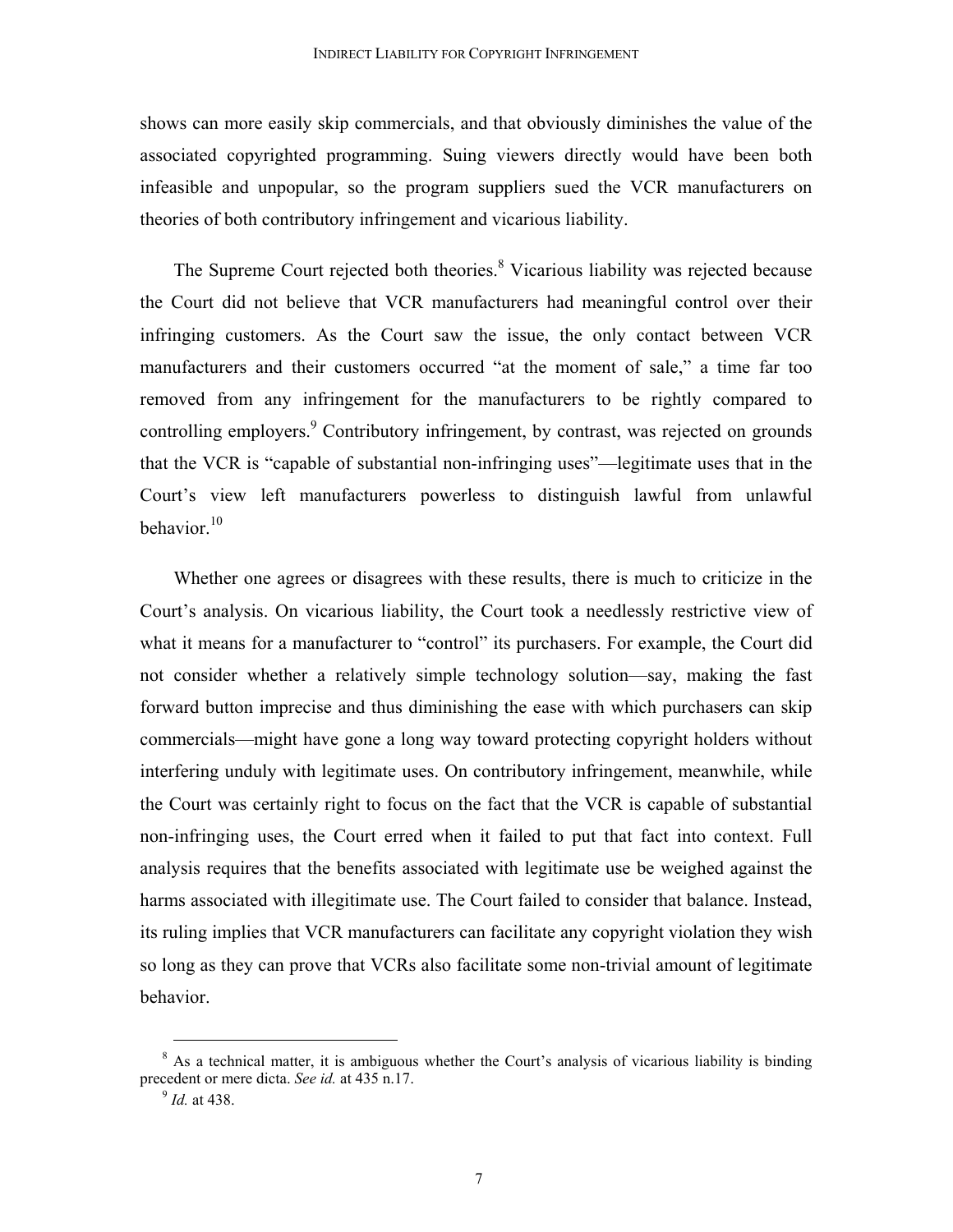Importantly, however, to just parse the legal analysis is to miss the heart of the *Sony* decision. The driving concern in *Sony* was a fear that indirect liability would have given copyright holders control over what was then a new and still-developing technology. This the Court was unwilling to do. Copyright law, the Court wrote, must "strike a balance between a copyright holder's legitimate demand for effective . . . protection, and the rights of others to freely engage in substantially unrelated areas of commerce."<sup>11</sup> The analogous modern situation would be a lawsuit attempting to hold Internet service providers liable for online copyright infringement. It is easy to see why courts would be reluctant to do that. Copyright law is important, but at some point copyright incentives must take a backseat to other societal interests, including an interest in promoting the development of new technologies and an interest in experimenting with new business opportunities and market structures.<sup>12</sup>

After *Sony*, the next significant refinement to the law of indirect copyright liability came from Congress in the form of the Audio Home Recording Act of 1992.<sup>13</sup> As a practical matter, this statute is unimportant; it carefully regulates a technology that turned out to be an embarrassing commercial flop. But in understanding indirect copyright liability, this statute marks an important step. It immunized from liability two groups: producers of digital audiotape equipment and manufacturers of blank digital audiotapes. Immunity was contingent, however, on digital audiotape equipment being redesigned to include a security feature that would diminish the risk of infringement by limiting the number of duplicate recordings that can be made from any single digital audiotape. In addition, the statute imposed a modest royalty on the sale of blank tapes and new digital audio equipment, the proceeds of which were to be shared among copyright holders as an offset against their anticipated piracy losses. By mandating a change in technology to reduce the risk of copyright violation and by setting up a compensation fund for injured

<span id="page-10-1"></span><span id="page-10-0"></span>

<sup>&</sup>lt;sup>10</sup> *Id.* at 442.<br><sup>11</sup> *Id.* at 442.<br><sup>12</sup> Several recent articles emphasize this relationship between either copyright law and market structure, or copyright law and political institutions. *Se*e, *e.g.*, Randal C. Picker, *Copyright as Entry Policy: The Case of Digital Distribution*, THE ANTITRUST BULLETIN 423-63 (Summer/Fall 2002); Jessica Litman, *War* 

<span id="page-10-2"></span><sup>&</sup>lt;sup>13</sup> Pub. L. No. 102-563, 106 Stat. 4237 (1992) (codified at 17 U.S.C. §§ 1001-1010 (2003)).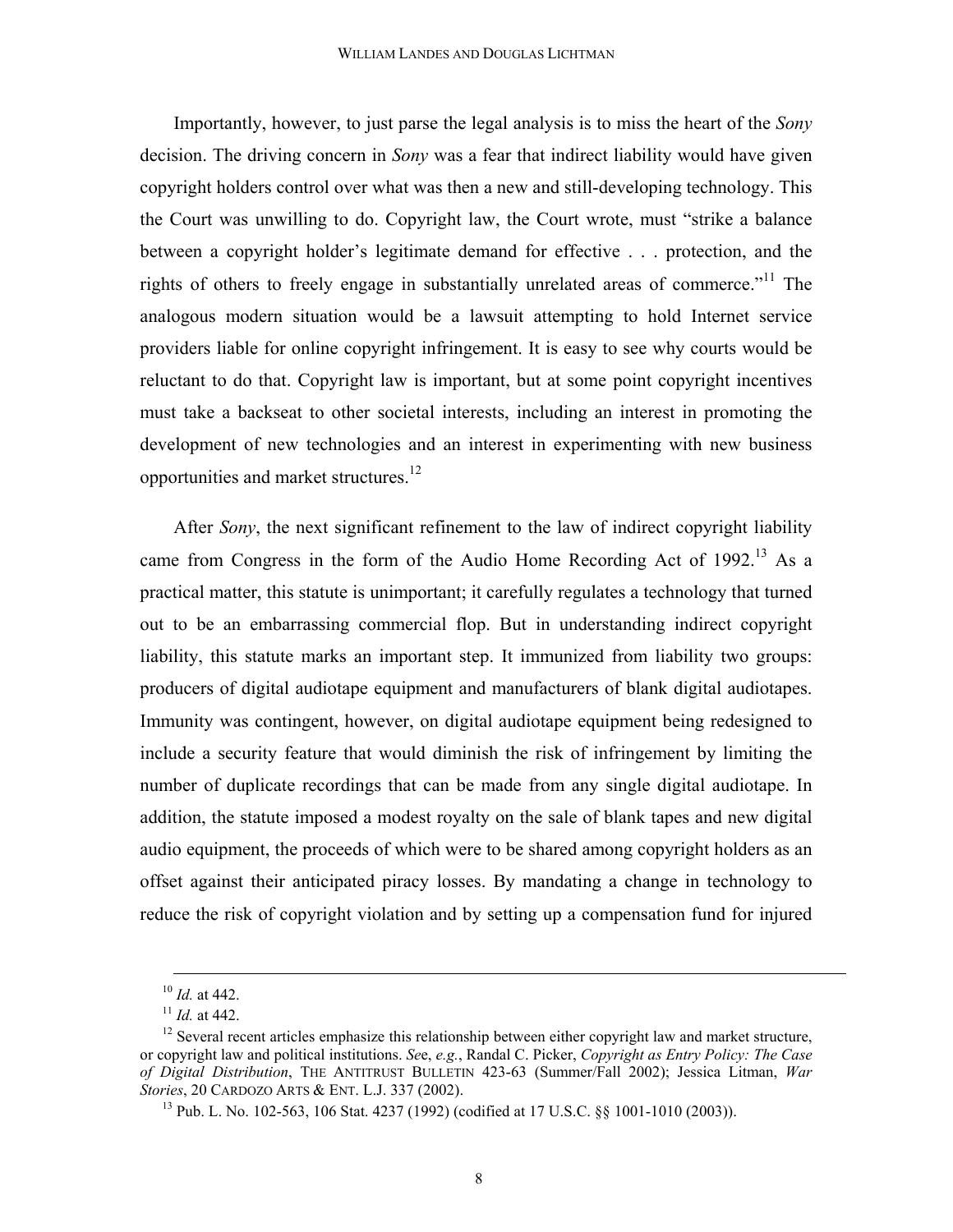copyright holders, this law stands in sharp contrast to the *Sony* decision where VCR technology was left unchanged and injured copyright holders were left uncompensated.

Congress became involved with indirect liability again in 1998 when it passed the Digital Millennium Copyright Act. One provision immunizes from indirect liability a broad class of Internet access providers, telecommunications companies, and internet search engines, so long as these entities satisfy certain specific requirements designed to safeguard copyright holders' interests.<sup>14</sup> Before this legislation came into effect, the liability associated with many of these entities was in doubt. Was an Internet service provider vulnerable to a claim of vicarious liability given that it charges its users for Internet access and has ultimate control over what is, and what is not, available online? Was an online auction site like e-Bay liable since the site profits every time a seller sells an infringing item? The Digital Millennium Copyright Act answered these questions by establishing a safe harbor: if these Internet entities follow the requirements laid out by the statute—requirements that typically require the entity to act when a specific instance of infringement is either readily apparent or called to the entity's attention by a copyright owner—they are immune from charges of vicarious liability and contributory infringement.

The Digital Millennium Copyright Act added another significant indirect liability provision as well. Under this provision, it is illegal for a firm to manufacture, import, or otherwise provide to consumers a device primarily designed "to descramble a scrambled work, to decrypt an encrypted work, or otherwise to avoid . . . a technological measure" used to protect copyrighted work.<sup>15</sup> This provision has proven controversial because it significantly expands the scope of vicarious and contributory liability. The traditional doctrines hold a party liable only for facilitating infringement; the new provision holds a party liable for undermining technological protections even if no resulting act of infringement occurs. A troubling case, then, is a case where the facilitated act turns out to be perfectly legal. That is, if I use a tool to decrypt an encrypted software file and I do so solely for the purpose of engaging in lawful reverse engineering, the firm that sold me the

<span id="page-11-1"></span><span id="page-11-0"></span>

<sup>&</sup>lt;sup>14</sup> 17 U.S.C. § 512.<br><sup>15</sup> 17 U.S.C. § 1201 (2003).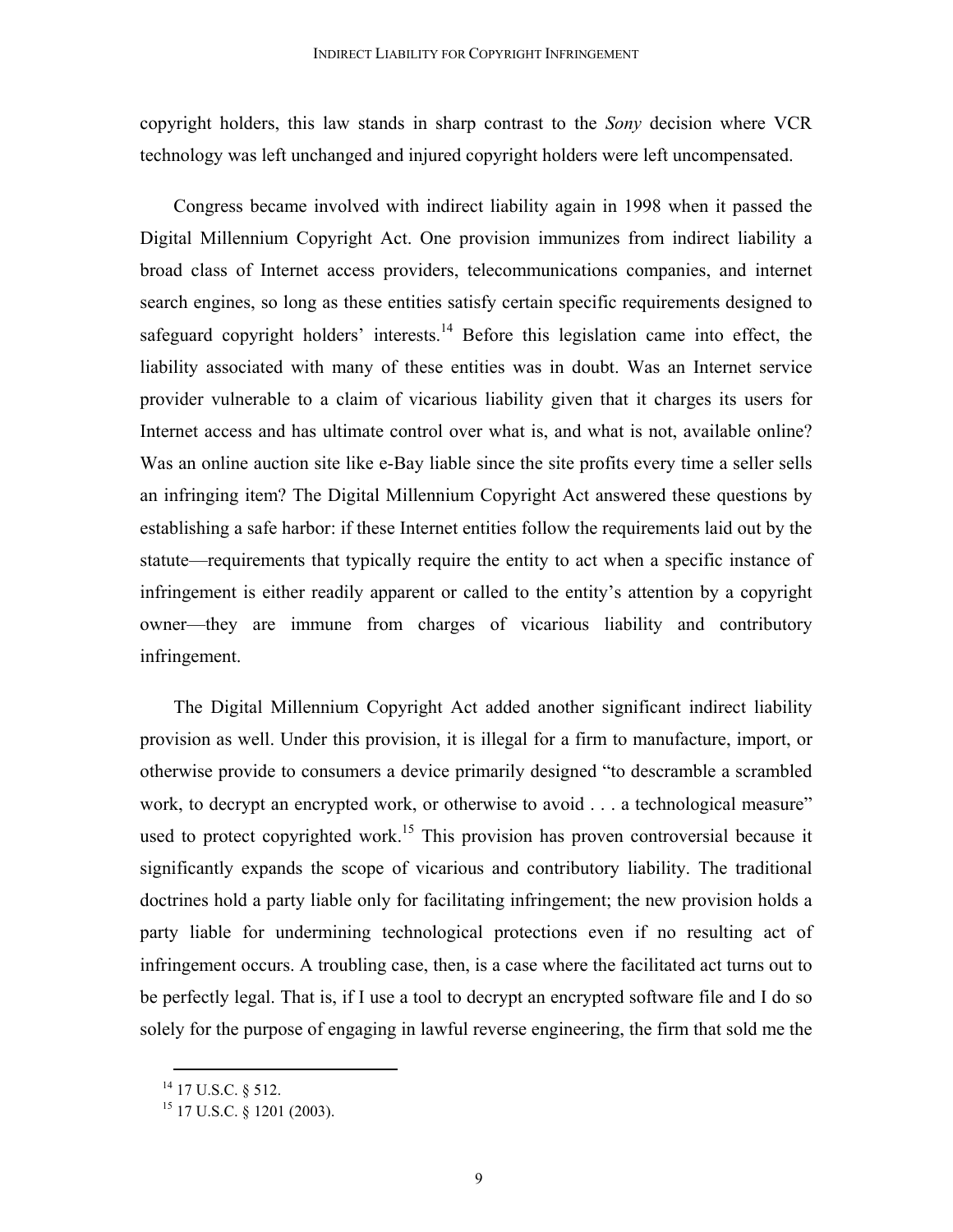tool has likely violated the law even though I did not commit copyright infringement. That said, the intuition here is that many copyright owners use technology to protect their work and the law should support their efforts on grounds that this sort of self-help is less costly and more effective than more traditional forms of copyright protection.

That takes us to what is probably the most talked about litigation on indirect copyright liability, the music industry's recent lawsuit against Internet startup Napster.<sup>16</sup> As readers likely know, Napster facilitated the online exchange of music files in two ways: it provided software that allowed a user to identify any song he was willing to share with others, and it provided a website where that information was made public so that an individual looking for a particular song would be able to find a willing donor. Several firms in the music industry sued Napster on grounds that these tools promoted the unauthorized distribution and duplication of copyrighted recordings.

Napster's primary defense was that its service, like a VCR, is capable of both legal and illegal use. For example, the Napster technology can be used to trade recordings that are no longer commercially available (this is presumably legal) and to trade recordings by artists who are willing participants in this new distribution channel. Nevertheless, the Ninth Circuit has thus far rejected this proposed analogy to *Sony*, indicating that whenever the litigation finally concludes—Napster will likely be found liable for at least some of the infringement it made possible.

The reason, according to the court, is that Napster had the ability to limit copyright infringement in ways that VCR manufacturers do not. For example, in applying the doctrine of contributory infringement, the court determined that Napster likely had the requisite level of knowledge because, first, Napster had "actual knowledge that specific infringing material [was] available using its system,"<sup>17</sup> and, second, Napster could have used that knowledge to identify and block at least some of the infringing material.<sup>18</sup>

<span id="page-12-0"></span><sup>16</sup> *A&M Records, Inc. v. Napster, Inc.*, 239 F.3d 1004 (9th Cir. 2001). Obviously, there is a substantial literature on this case, in part because of the extraordinary public fascination with the Napster service. For one excellent discussion and pointers into the rest of the literature, *see* Stacey Dogan, *Is Napster a VCR? The Implications of* Sony *for* Napster *and Other Internet Technologies*, 52 HASTINGS L.J. 939 (2001).<br><sup>17</sup> *Id.* at 1022.<br><sup>18</sup> *Id* 

<span id="page-12-1"></span>

<span id="page-12-2"></span>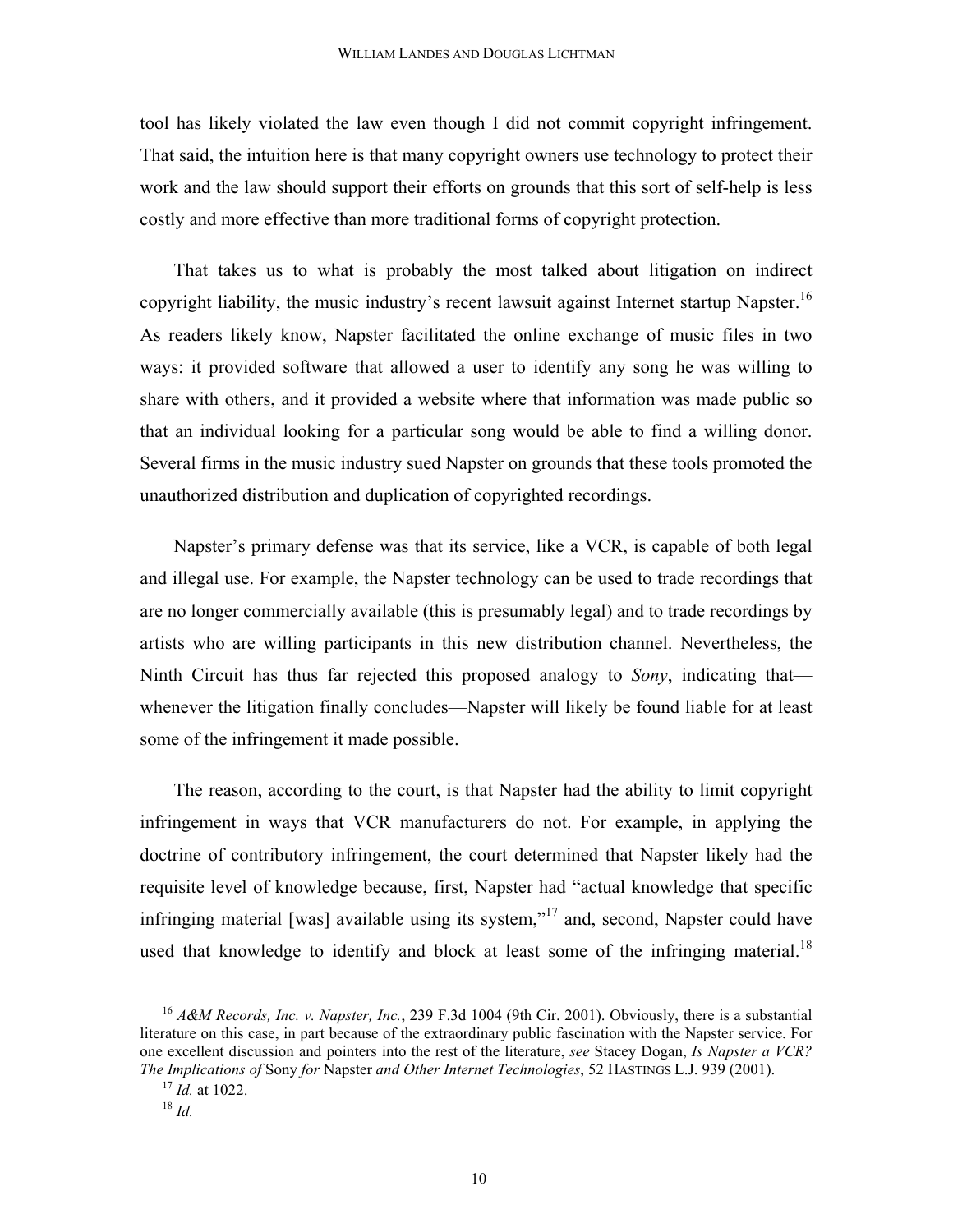Similarly, in analyzing the applicability of vicarious liability, the court emphasized Napster's on-going relationship with its customers. At any time, Napster could have refused service to users who were violating copyright law. VCR manufacturers, by contrasts, have no such power; their relationship with any customer ends at the moment of sale $^{19}$  $^{19}$  $^{19}$ 

One can quibble with all of these arguments. For instance, this analysis seems to blur the line between the requirement under contributory infringement that a culpable party have *knowledge* of the direct infringement and the requirement under vicarious liability that a culpable party have *control* over the specific infringer. Still, the opinion seems to get the basic logic right. Napster is different from a VCR manufacturer because it has low-cost ways of discouraging piracy without impinging on legitimate use. As we discuss next, that is the core insight necessary for the design of an efficient indirect liability regime.

#### **Rethinking the Indirect Liability Standard**

To evaluate all these mechanisms and principles, begin by considering an instance where it would be relatively easy to identify and thwart copyright wrongdoing—say, a flea market, where the proprietor could at low cost wander the market and spot vendors hawking illegal music at rock-bottom prices. The economic analysis in such a case is straightforward. Assuming that there is sufficient social benefit from copyright protection in terms of increased incentives for authors to create and disseminate their work, legal rules should pressure the flea market proprietor to do his part in enforcing the law. The social benefits of those increased incentives likely outweigh both the presumptively small private costs imposed on the market owner and any minor inconvenience these measures might impose on legitimate sellers.

Now consider the opposite case, namely an instance where it would be prohibitively expensive to distinguish legal from illegal copyright activity. Internet service providers are a good example in this category, in that an entity like America Online would have a

<span id="page-13-0"></span><sup>19</sup> *Id.* at 1023-24.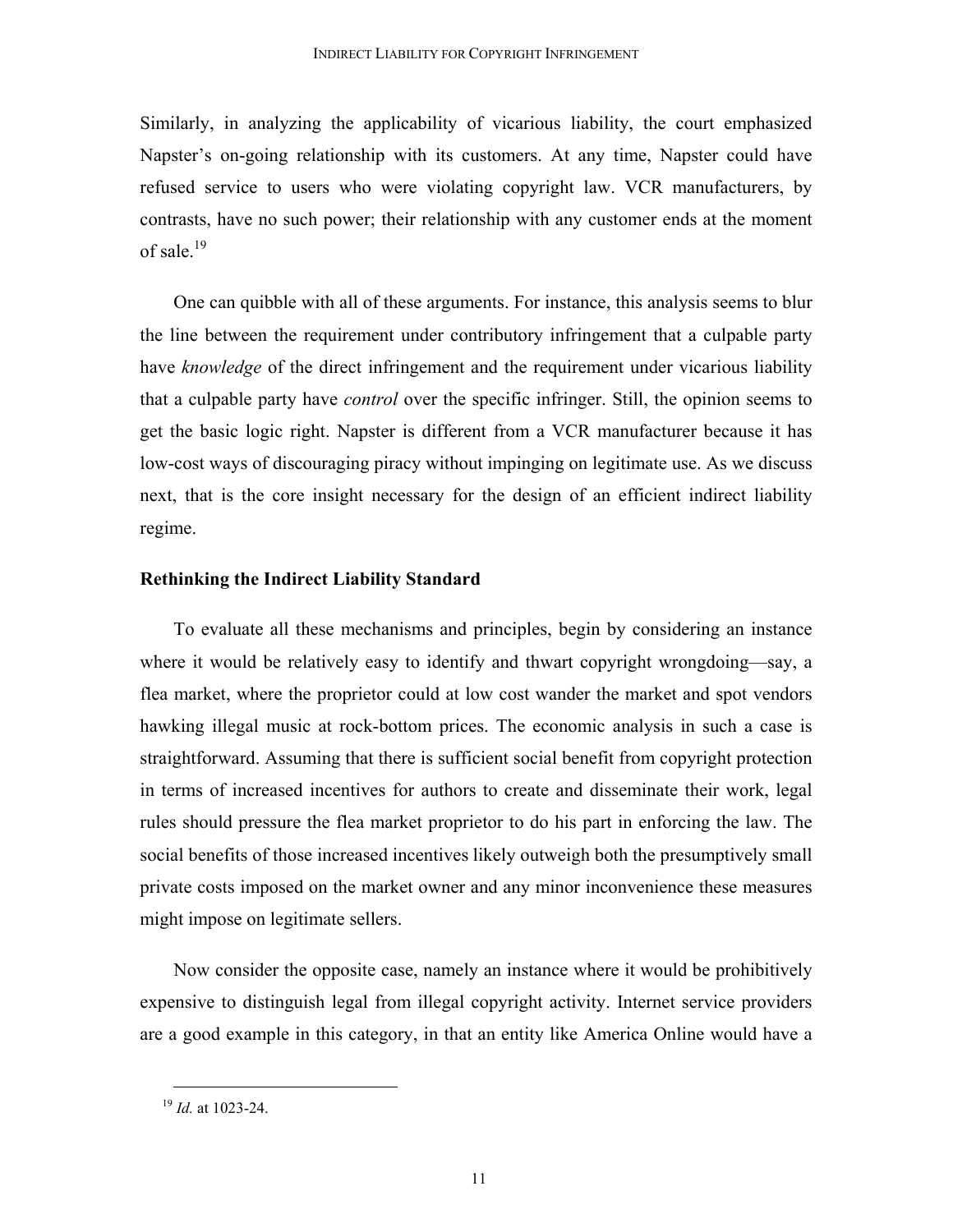<span id="page-14-0"></span>hard time differentiating the unlawful transmission of Mariah Carey's copyrighted music from the perfectly legitimate transmission of uncopyrighted classical music. Perhaps surprisingly, it might still be efficient to recognize liability in this instance. After all, instead of trying in vain to distinguish lawful from unlawful activity, a firm in this situation would simply increase its price and use that extra revenue to pay any ultimate damage claims. Legal liability, then, would function like a tax. In many instances such a tax would be welfare reducing in that higher prices discourage legal as well as illegal uses. But in some settings, discouraging both legal and illegal activity would yield a net welfare gain. This would be true where illegal behavior is sufficiently more harmful than legal behavior is beneficial; it would be true where the harms and benefits are comparable but illegal behavior is more sensitive to price; and it would be true where the benefits in terms of increased copyright incentives outweigh the harms associated with discouraging legitimate use. $20$ 

Pulling the lessons from both of the preceding examples together, then, an efficient approach to indirect liability might start by applying a negligence rule to any activity that can lead to copyright infringement. Negligence rules are common in tort law; they hold a party liable in cases where that party's failure to take economically reasonable precautions results in a harm. As applied to *Sony*, a negligence rule might have asked whether VCR manufacturers adopted a reasonable design for their technology given its possible legitimate and illegitimate uses. As applied to flea markets, a negligence rule might ask whether a given owner monitors his market with sufficient care. This approach is not radically different from current law. The difference is that current law focuses on knowledge, control, the extent of any non-infringing uses, and other factors without being particularly clear as to why those issues are central. An explicit negligence rule would lay bare the underlying logic of the indirect liability inquiry.

<sup>&</sup>lt;sup>20</sup> The accounting here is tricky. The benefit associated with imposing indirect liability is not the number of illegal users that indirect liability thwarts. It is the number of users who switch from copying illegally to purchasing through legal channels. In fact, individuals who stop using the copyrighted work illegally and then do not purchase legally represent social loss, in that their utility is obviously diminished but there is no offsetting gain elsewhere in society. Things become even more complicated when one considers the possibility that illegal use can lead to legal use—for instance when illegal music trading online ironically turns out to help a new artist gain a following. For a discussion of other wrinkles, see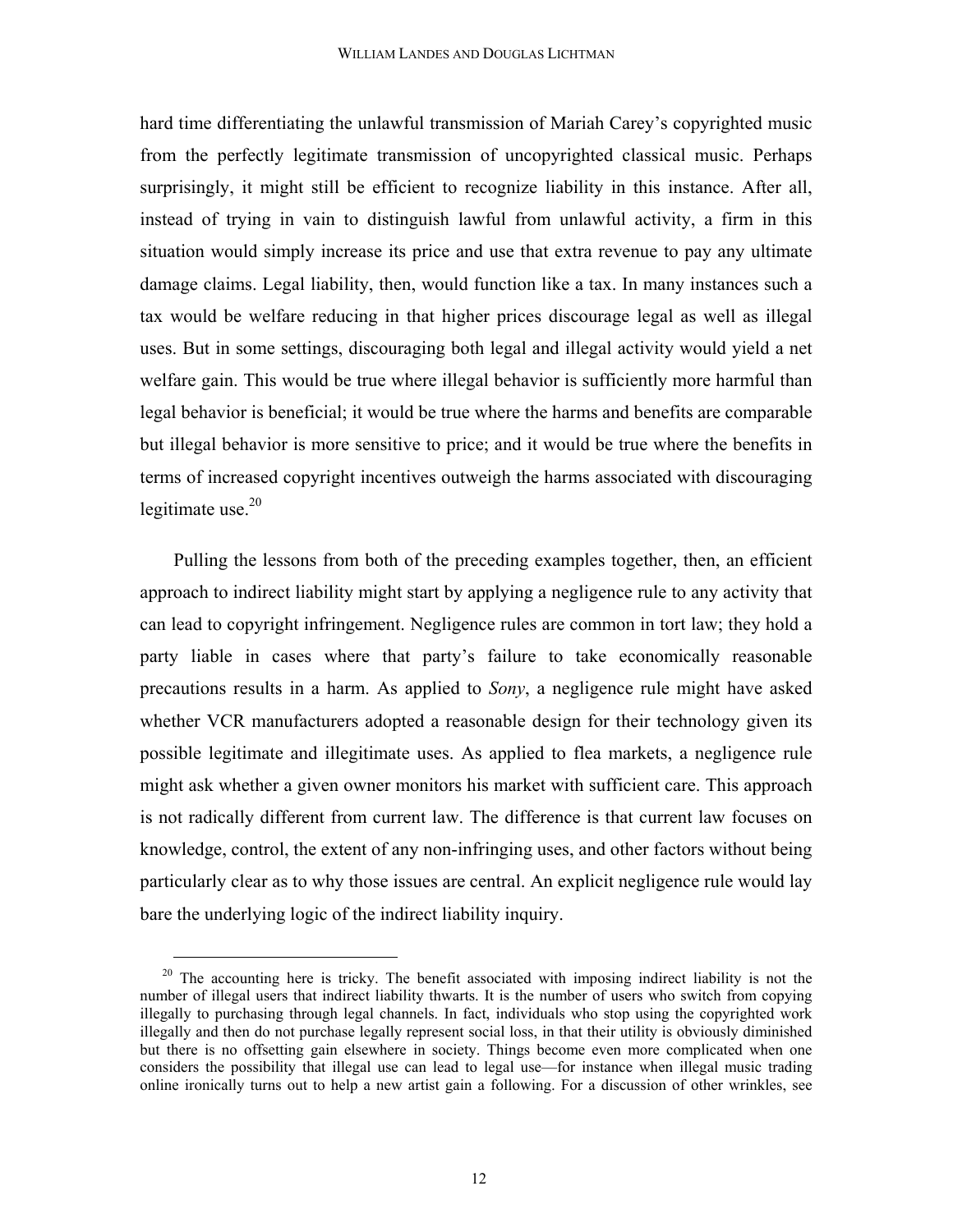One drawback to the modern implicit negligence approach is that, as applied to new technologies, it can engender considerable uncertainty. A producer responsible for a new audio recording device, for example, might find it difficult to predict what courts will require in the new setting. In response, such a producer might choose to be excessively cautious. This explains the safe harbor provision that was introduced by the Digital Millennium Copyright Act. Thanks to that provision, Internet service providers and other firms associated with the Internet know that they are immune from indirect liability so long as they follow the guidelines explicitly set forth. That eliminates the risk created by an otherwise uncertain legal standard. Unfortunately, these firms are likely still too cautious; as Neal Katyal notes, "because an ISP derives little utility from providing access to a risky subscriber, a legal regime that places [any risk of] liability on an ISP for the acts of its subscribers will quickly lead the ISP to purge risky ones from its system."<sup>21</sup> That said, competition in the market for Internet service provision should mitigate this problem. [22](#page-15-1) 

In addition to negligence liability and safe harbors, an efficient indirect liability regime might also include a tailored tax applicable to particular tools, services, or venues associated with copyright infringement. We say "might" because a tax proposal is likely to be more influenced by interest group politics than by efficiency considerations, and we worry about opening Pandora's box. Putting interest group concerns to one side, however, a tax would be appropriate in instances where a price increase would reduce the harm caused by illegal behavior more than it would interfere with the social benefits that

Yannis Bakos, Erik Brynjolfsson & Douglas Lichtman, Shared Information Goods, 42 J. Law & Econ. 117 (1999). 21 Neil Kumar Katyal, *Criminal Law in Cyberspace*, 149 U. PA. L. REV. 1003, 1007 (2001). 22 For a more skeptical view—albeit applied to a strict liability rule as opposed to a negligence

<span id="page-15-1"></span><span id="page-15-0"></span>

standard—see Assaf Hamdani, *Who's Liable for Cyberwrongs?,* 87 CORNELL L. REV. 901 (2002).

There are of course other concerns to keep in mind when considering the desirability of a negligence standard. For instance, negligence rules work well only to the extent that courts can accurately assess damages, because the fear of having to pay damages where adequate precautions are not taken is what inspires adequate precautions in the first place. Unfortunately, in copyright, estimating damages is notoriously difficult. Has online music trading really taken the steam out of music sales, or has online trading sparked renewed interest in popular music? And even if online trading did decrease music sales, how does one price the harm of a single traded song, given that music is typically sold in multiple-song packages and that many people trade music that they would not otherwise buy? The better these damage estimates, the more efficient the negligence rule. But that is true for any liability scheme, from the negligence rule discussed in the text to even a strict liability alternative.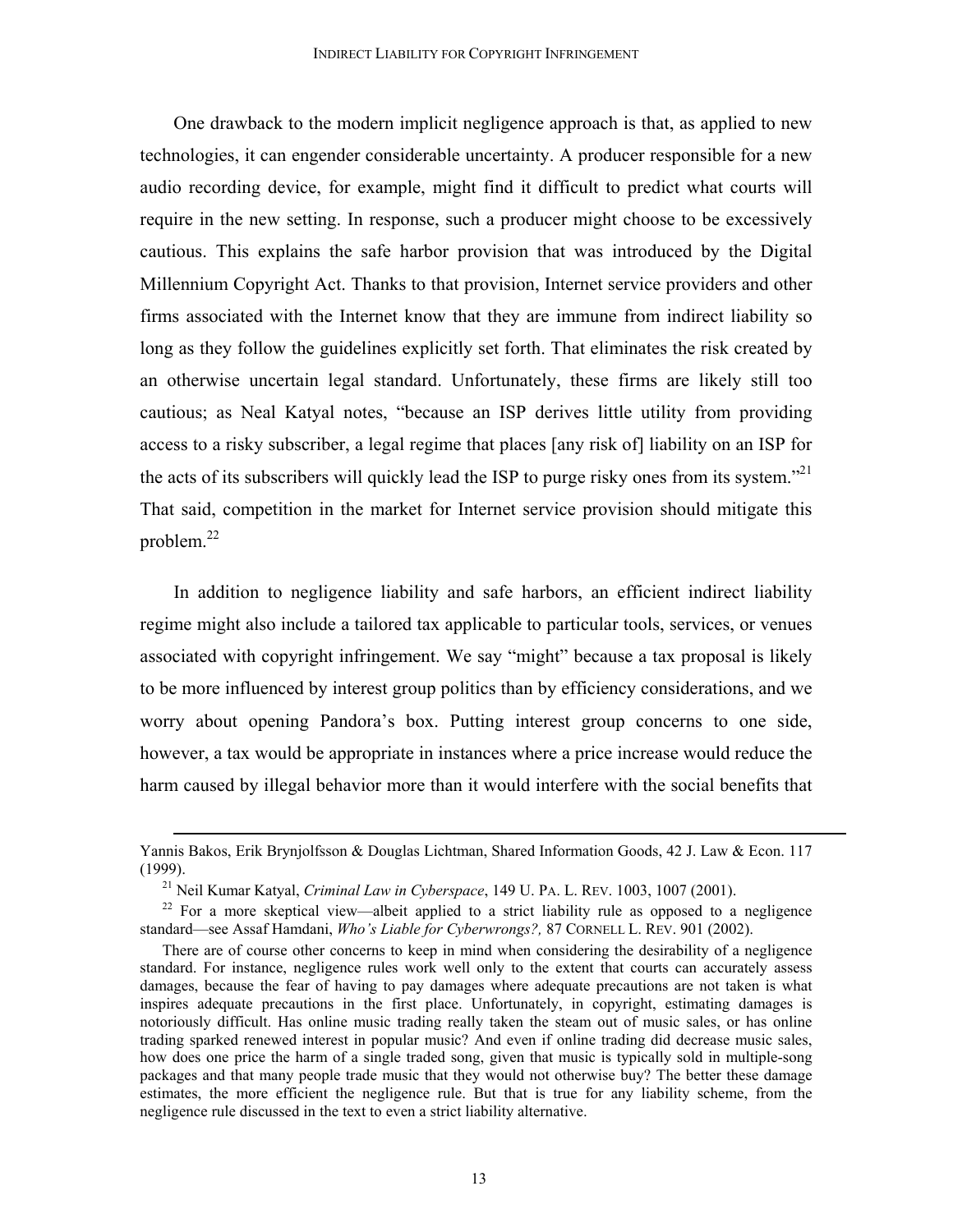derive from legal interactions. Thus, for example, it might be attractive to impose a small per-use tax on photocopying machines, at least if the resulting revenues would nontrivially increase the incentive to create and disseminate copyrighted work and the tax itself would not significantly discourage legitimate photocopier use. The closest the current system comes to establishing a tax of this sort is the royalty regime created by the Audio Home Recording Act. That approach is different, however, in that the royalty regime displaces negligence liability instead of supplementing it. $^{23}$ 

#### **Indirect Liability in Context**

<span id="page-16-0"></span> $\overline{a}$ 

When evaluating different indirect liability rules from a broad public policy perspective, it is important to remember that indirect liability is just one of several mechanisms by which society tailors the incentive to create and disseminate original work. Other mechanisms abound, including most obviously adjustments to the scope and duration of copyright protection, and, less obviously, such alternatives as the criminal penalties now applicable to certain types of infringement<sup>24</sup> and even the cash incentives put forward by the National Endowment for the Arts. This is an important point because indirect liability must be evaluated in light of these alternatives. In the end, whatever incentive authors need, society should deliver it using the combination of mechanisms that imposes the least social cost.

 $^{23}$  It is possible that, in certain instances, the approach taken by the Audio Home Recording Act is the efficient one. For instance, Neil Netanel argues in a current working paper that Congress should declare certain types of unlicensed online file swapping legal and then, in exchange, require firms that profit from that activity to build a modest copyright levy into the price of their various goods and services. Neil Weinstock Netanel, *Impose a Noncommercial Use Levy to Allow Free P2P File-Swapping and Remixing*, University of Texas School of Law Public Law and Legal Theory Research Paper No. 044 (November 2002). The downsides to this proposal are the familiar objections that higher prices will discourage some legitimate purchasers; that private parties can negotiate this sort of license on their own if it is efficient; and that interest group politics can too easily influence this sort of particularized legislation. The upsides, however, are: first, having paid the copyright tax, consumers would be free to upload and exchange music at the efficient marginal cost of zero; and, second, that this compulsory license approach might better balance copyright holders' legitimate interest in earning a reward with society's competing interest in seeing unfettered competition in the design of new technologies and new business models.<br><sup>24</sup> Under the No Electronic Theft Act, for example, "any person who infringes a copyright willfully . . .

<span id="page-16-1"></span>for purposes of . . . financial gain," and any person who infringes a copyright willfully where the retail value of the infringing copies exceeds \$1,000 during any 180-day period, risks up to ten years imprisonment. *See* Pub. L. No. 105-147, 111 Stat 2678, codified at 18 U.S.C. §§ 2319-20 and 17 U.S.C. § 506 (2003).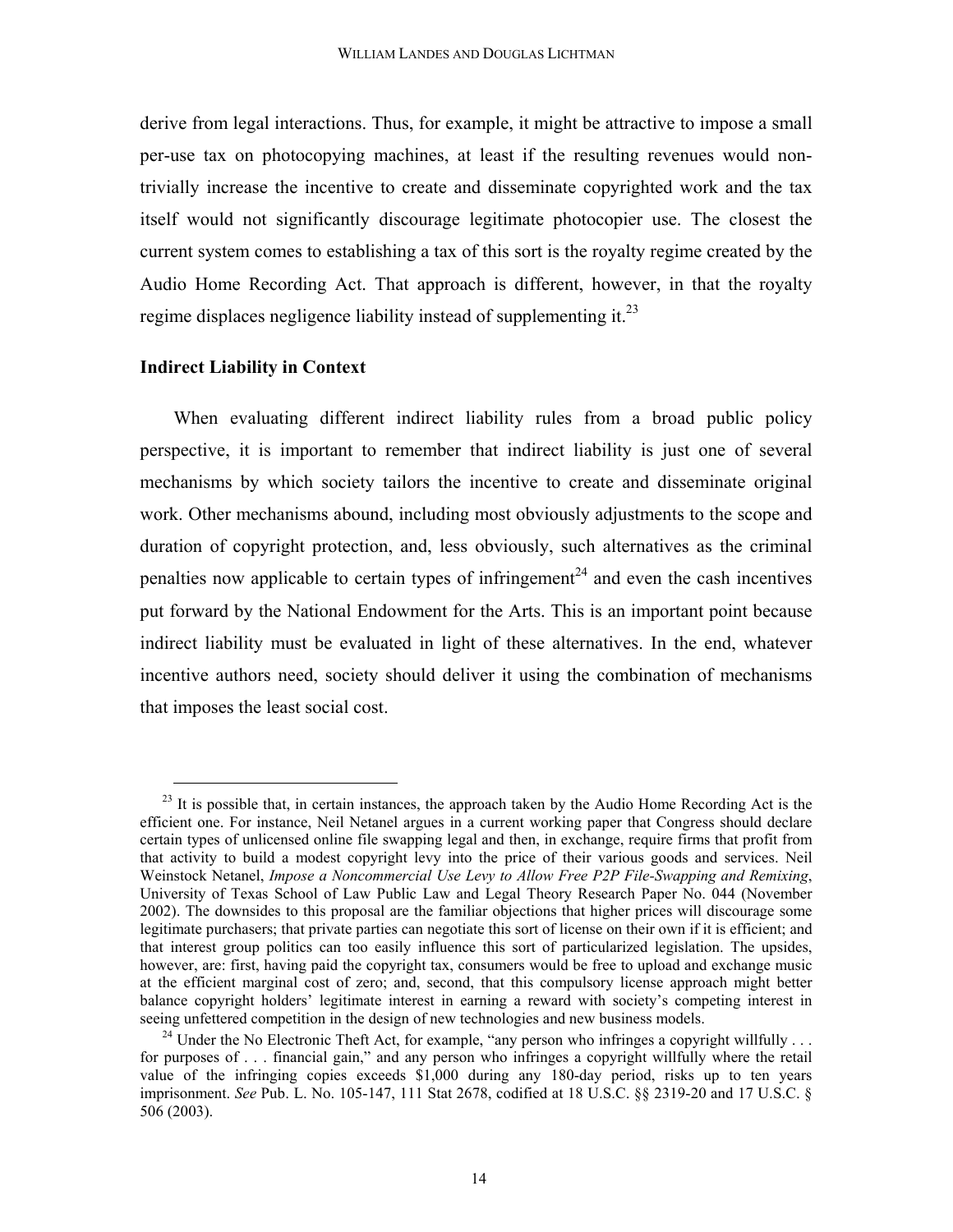One implication here is that sometimes indirect liability should not be an option. The costs in terms of unavoidable interference with legitimate products might be too high, and society would therefore be better off forcing copyright holders to rely on other mechanisms. Conversely—and this is a point typically overlooked in the copyright literature—sometimes other mechanisms are too costly and indirect liability should therefore be the only option. For example, in the 1980s many firms sold software tools that helped computer users pirate copyrighted videogames. Copyright holders were able to sue the firms on indirect theories and the computer users on direct ones. But because detection and litigation were so expensive, direct liability in this instance led to almost random penalties; of the millions of equally culpable computer users, only a handful were dragged into court. To many, the injustice of a legal right enforced that randomly outweighed whatever benefit those lawsuits offered. It therefore might have been better policy to take away the option of direct liability and allow copyright holders to sue only the firms.

To take another example, it might be the case that copyright holders injured by online music swapping should not be given the choice of either suing the individuals who swap music or suing the services that facilitate the practice, but instead should be allowed only to sue the services. After all, a lawsuit brought by one copyright holder against a service like Napster generates positive externalities that benefit all copyright holders. A lawsuit against a particular Napster user, by contrast, is unlikely to have so broad a beneficial effect. If that is true, it might well improve efficiency to require that copyright holders go after services, not individuals, even if the opposite strategy would be in the private interest of a given copyright holder.

We have focused thus far on comparisons among various legal and governmental tools, but of course indirect liability (like copyright law more generally) should also be evaluated in light of the many technological remedies available to copyright holders. Online music piracy, for example, can be discouraged through the use of encrypted music files that are difficult to copy without permission. Encryption is imperfect, and it also has its costs; for instance, encrypted music cannot be easily accessed by someone interested in making a lawful parody. As before, the point is that these costs and benefits can only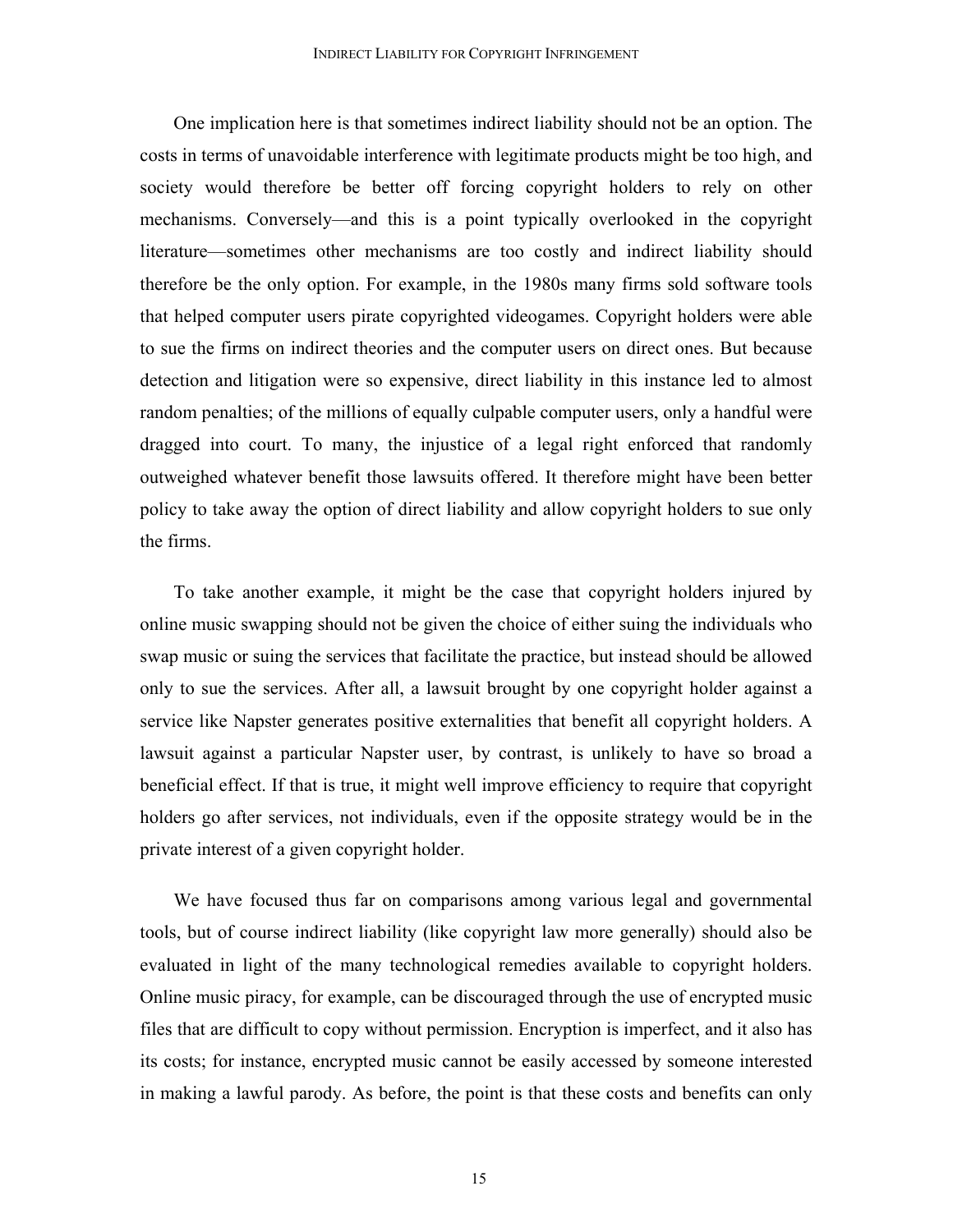be evaluated by comparing them to the costs and benefits associated with direct liability, indirect liability, and any other workable alternative.

Lastly, like any legal issue, these questions about the relative virtues of indirect liability have to be evaluated dynamically. When the Ninth Circuit indicated that Napster would be liable for its role in online music piracy, new services arose to take Napster's place. Some of those services attempted to avoid liability by basing their operations outside the United States. Others designed their technologies such that there was no clear central party to hold accountable in court.<sup>25</sup> These sorts of responses were both predictable and inevitable. They do not argue against indirect liability; but they cannot be ignored when deciding how much the copyright regime should rely on indirect liability as a substitute for other types of marginal incentives.

Readers with comments should address them to:

Douglas Lichtman University of Chicago Law School 1111 East 60th Street Chicago, IL 60637 dlichtma@midway.uchicago.edu

<span id="page-18-0"></span><sup>25</sup> Although it is unclear how helpful that strategy will prove. *See, e.g.,* Douglas Lichtman & David Jacobson, *Anonymity a Double-Edged Sword for Pirates Online*, THE CHICAGO TRIBUNE (April 13, 2000) (suggesting that anonymous peer-to-peer file swapping can be defeated through the use of decoy files polluting the network); Lior J. Strahilevitz, Charismatic Code, Social Norms, and the Emergence of Cooperation on the File-Swapping Networks, 89 Va. L. Rev. (forthcoming 2003) (emphasizing the fragility of the incentive to upload, as opposed to download, copyrighted music).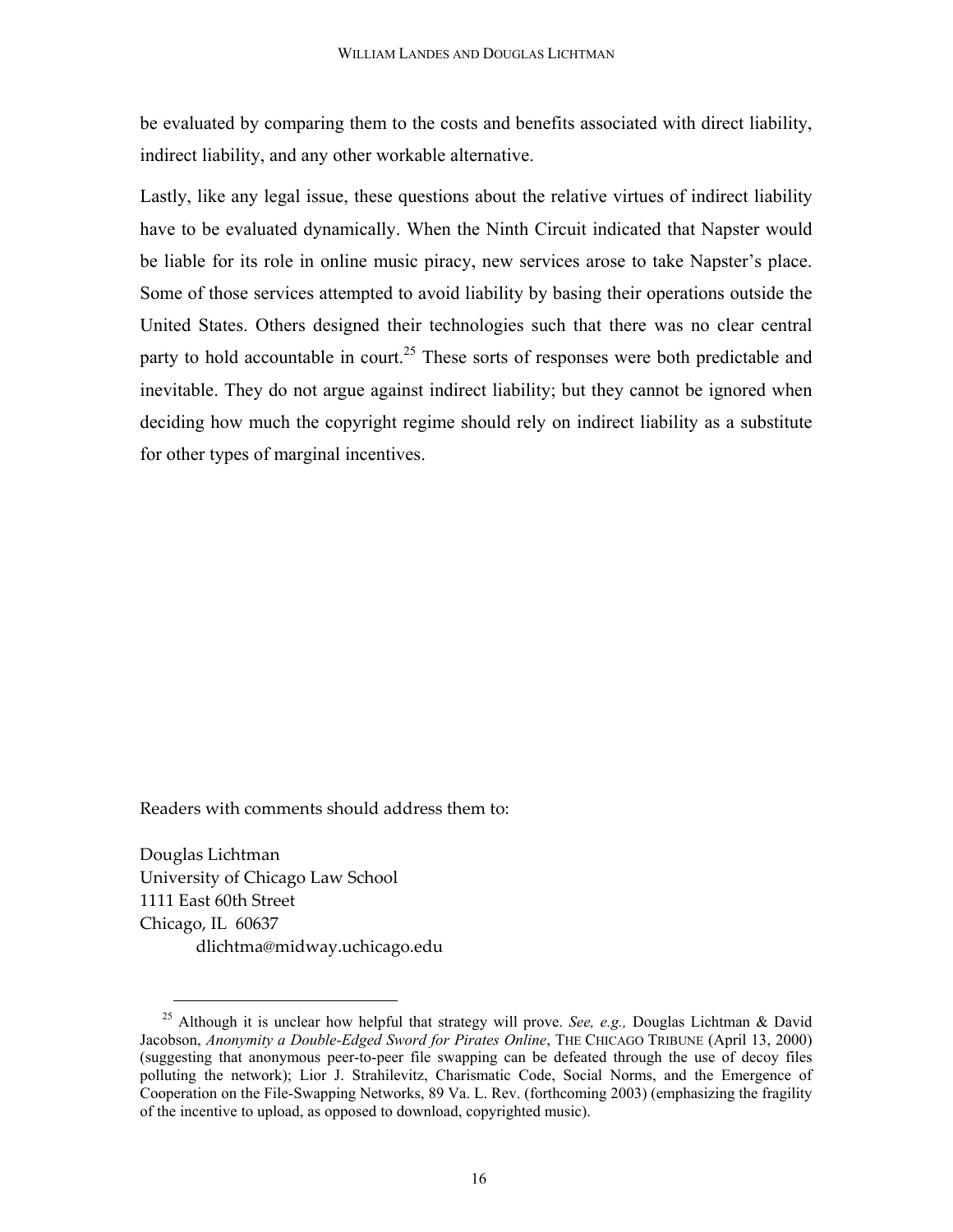## Chicago Working Papers in Law and Economics (Second Series)

- 1. William M. Landes, Copyright Protection of Letters, Diaries and Other Unpublished Works: An Economic Approach (July 1991)
- 2. Richard A. Epstein, The Path to *The T. J. Hooper*: The Theory and History of Custom in the Law of Tort (August 1991)
- 3. Cass R. Sunstein, On Property and Constitutionalism (September 1991)
- 4. Richard A. Posner, Blackmail, Privacy, and Freedom of Contract (February 1992)
- 5. Randal C. Picker, Security Interests, Misbehavior, and Common Pools (February 1992)
- 6. Tomas J. Philipson & Richard A. Posner, Optimal Regulation of AIDS (April 1992)
- 7. Douglas G. Baird, Revisiting Auctions in Chapter 11 (April 1992)
- 8. William M. Landes, Sequential versus Unitary Trials: An Economic Analysis (July 1992)
- 9. William M. Landes & Richard A. Posner, The Influence of Economics on Law: A Quantitative Study (August 1992)
- 10. Alan O. Sykes, The Welfare Economics of Immigration Law: A Theoretical Survey With An Analysis of U.S. Policy (September 1992)
- 11. Douglas G. Baird, 1992 Katz Lecture: Reconstructing Contracts (November 1992)
- 12. Gary S. Becker, The Economic Way of Looking at Life (January 1993)
- 13. J. Mark Ramseyer, Credibly Committing to Efficiency Wages: Cotton Spinning Cartels in Imperial Japan (March 1993)
- 14. Cass R. Sunstein, Endogenous Preferences, Environmental Law (April 1993)
- 15. Richard A. Posner, What Do Judges and Justices Maximize? (The Same Thing Everyone Else Does) (April 1993)
- 16. Lucian Arye Bebchuk and Randal C. Picker, Bankruptcy Rules, Managerial Entrenchment, and Firm-Specific Human Capital (August 1993)
- 17. J. Mark Ramseyer, Explicit Reasons for Implicit Contracts: The Legal Logic to the Japanese Main Bank System (August 1993)
- 18. William M. Landes and Richard A. Posner, The Economics of Anticipatory Adjudication (September 1993)
- 19. Kenneth W. Dam, The Economic Underpinnings of Patent Law (September 1993)
- 20. Alan O. Sykes, An Introduction to Regression Analysis (October 1993)
- 21. Richard A. Epstein, The Ubiquity of the Benefit Principle (March 1994)
- 22. Randal C. Picker, An Introduction to Game Theory and the Law (June 1994)
- 23. William M. Landes, Counterclaims: An Economic Analysis (June 1994)
- 24. J. Mark Ramseyer, The Market for Children: Evidence from Early Modern Japan (August 1994)
- 25. Robert H. Gertner and Geoffrey P. Miller, Settlement Escrows (August 1994)
- 26. Kenneth W. Dam, Some Economic Considerations in the Intellectual Property Protection of Software (August 1994)
- 27. Cass R. Sunstein, Rules and Rulelessness, (October 1994)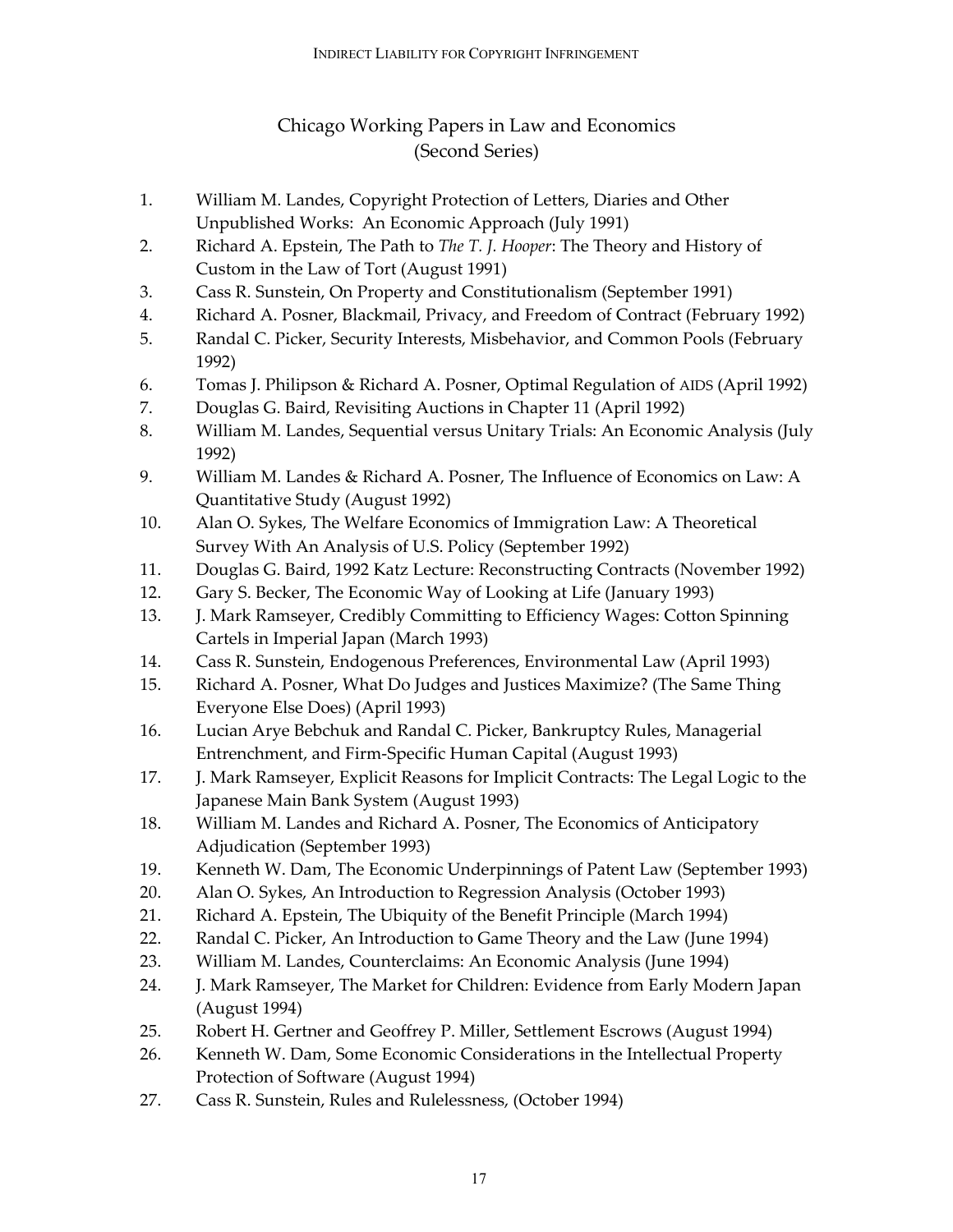- 28. David Friedman, More Justice for Less Money: A Step Beyond *Cimino* (December 1994)
- 29. Daniel Shaviro, Budget Deficits and the Intergenerational Distribution of Lifetime Consumption (January 1995)
- 30. Douglas G. Baird, The Law and Economics of Contract Damages (February 1995)
- 31. Daniel Kessler, Thomas Meites, and Geoffrey P. Miller, Explaining Deviations from the Fifty Percent Rule: A Multimodal Approach to the Selection of Cases for Litigation (March 1995)
- 32. Geoffrey P. Miller, Das Kapital: Solvency Regulation of the American Business Enterprise (April 1995)
- 33. Richard Craswell, Freedom of Contract (August 1995)
- 34. J. Mark Ramseyer, Public Choice (November 1995)
- 35. Kenneth W. Dam, Intellectual Property in an Age of Software and Biotechnology (November 1995)
- 36. Cass R. Sunstein, Social Norms and Social Roles (January 1996)
- 37. J. Mark Ramseyer and Eric B. Rasmusen, Judicial Independence in Civil Law Regimes: Econometrics from Japan (January 1996)
- 38. Richard A. Epstein, Transaction Costs and Property Rights: Or Do Good Fences Make Good Neighbors? (March 1996)
- 39. Cass R. Sunstein, The Cost-Benefit State (May 1996)
- 40. William M. Landes and Richard A. Posner, The Economics of Legal Disputes Over the Ownership of Works of Art and Other Collectibles (July 1996)
- 41. John R. Lott, Jr. and David B. Mustard, Crime, Deterrence, and Right-to-Carry Concealed Handguns (August 1996)
- 42. Cass R. Sunstein, Health-Health Tradeoffs (September 1996)
- 43. G. Baird, The Hidden Virtues of Chapter 11: An Overview of the Law and Economics of Financially Distressed Firms (March 1997)
- 44. Richard A. Posner, Community, Wealth, and Equality (March 1997)
- 45. William M. Landes, The Art of Law and Economics: An Autobiographical Essay (March 1997)
- 46. Cass R. Sunstein, Behavioral Analysis of Law (April 1997)
- 47. John R. Lott, Jr. and Kermit Daniel, Term Limits and Electoral Competitiveness: Evidence from California's State Legislative Races (May 1997)
- 48. Randal C. Picker, Simple Games in a Complex World: A Generative Approach to the Adoption of Norms (June 1997)
- 49. Richard A. Epstein, Contracts Small and Contracts Large: Contract Law through the Lens of Laissez-Faire (August 1997)
- 50. Cass R. Sunstein, Daniel Kahneman, and David Schkade, Assessing Punitive Damages (with Notes on Cognition and Valuation in Law) (December 1997)
- 51. William M. Landes, Lawrence Lessig, and Michael E. Solimine, Judicial Influence: A Citation Analysis of Federal Courts of Appeals Judges (January 1998)
- 52. John R. Lott, Jr., A Simple Explanation for Why Campaign Expenditures are Increasing: The Government is Getting Bigger (February 1998)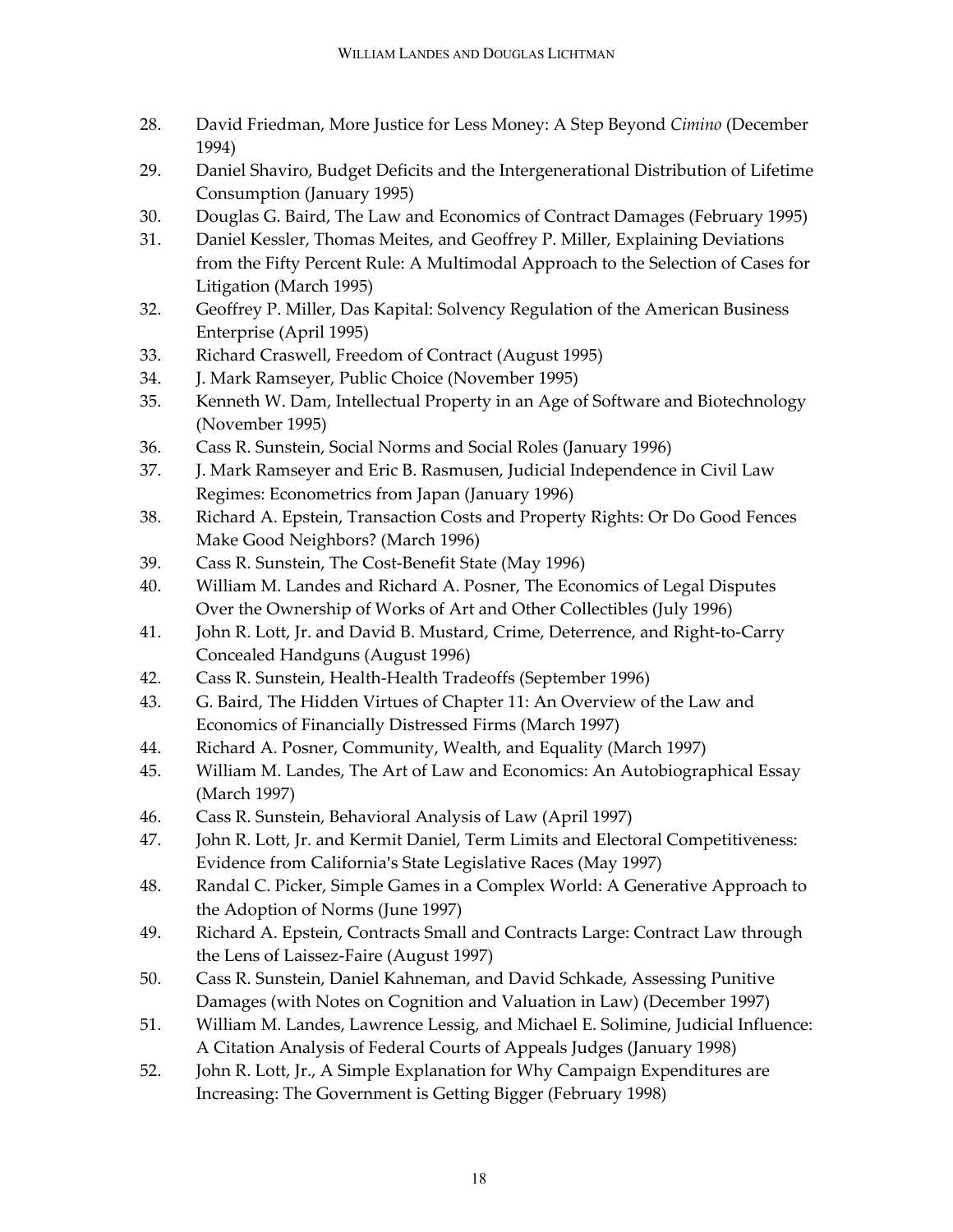- 53. Richard A. Posner, Values and Consequences: An Introduction to Economic Analysis of Law (March 1998)
- 54. Denise DiPasquale and Edward L. Glaeser, Incentives and Social Capital: Are Homeowners Better Citizens? (April 1998)
- 55. Christine Jolls, Cass R. Sunstein, and Richard Thaler, A Behavioral Approach to Law and Economics (May 1998)
- 56. John R. Lott, Jr., Does a Helping Hand Put Others At Risk?: Affirmative Action, Police Departments, and Crime (May 1998)
- 57. Cass R. Sunstein and Edna Ullmann-Margalit, Second-Order Decisions (June 1998)
- 58. Jonathan M. Karpoff and John R. Lott, Jr., Punitive Damages: Their Determinants, Effects on Firm Value, and the Impact of Supreme Court and Congressional Attempts to Limit Awards (July 1998)
- 59. Kenneth W. Dam, Self-Help in the Digital Jungle (August 1998)
- 60. John R. Lott, Jr., How Dramatically Did Women's Suffrage Change the Size and Scope of Government? (September 1998)
- 61. Kevin A. Kordana and Eric A. Posner, A Positive Theory of Chapter 11 (October 1998)
- 62. David A. Weisbach, Line Drawing, Doctrine, and Efficiency in the Tax Law (November 1998)
- 63. Jack L. Goldsmith and Eric A. Posner, A Theory of Customary International Law (November 1998)
- 64. John R. Lott, Jr., Public Schooling, Indoctrination, and Totalitarianism (December 1998)
- 65. Cass R. Sunstein, Private Broadcasters and the Public Interest: Notes Toward A "Third Way" (January 1999)
- 66. Richard A. Posner, An Economic Approach to the Law of Evidence (February 1999)
- 67. Yannis Bakos, Erik Brynjolfsson, Douglas Lichtman, Shared Information Goods (February 1999)
- 68. Kenneth W. Dam, Intellectual Property and the Academic Enterprise (February 1999)
- 69. Gertrud M. Fremling and Richard A. Posner, Status Signaling and the Law, with Particular Application to Sexual Harassment (March 1999)
- 70. Cass R. Sunstein, Must Formalism Be Defended Empirically? (March 1999)
- 71. Jonathan M. Karpoff, John R. Lott, Jr., and Graeme Rankine, Environmental Violations, Legal Penalties, and Reputation Costs (March 1999)
- 72. Matthew D. Adler and Eric A. Posner, Rethinking Cost-Benefit Analysis (April 1999)
- 73. John R. Lott, Jr. and William M. Landes, Multiple Victim Public Shooting, Bombings, and Right-to-Carry Concealed Handgun Laws: Contrasting Private and Public Law Enforcement (April 1999)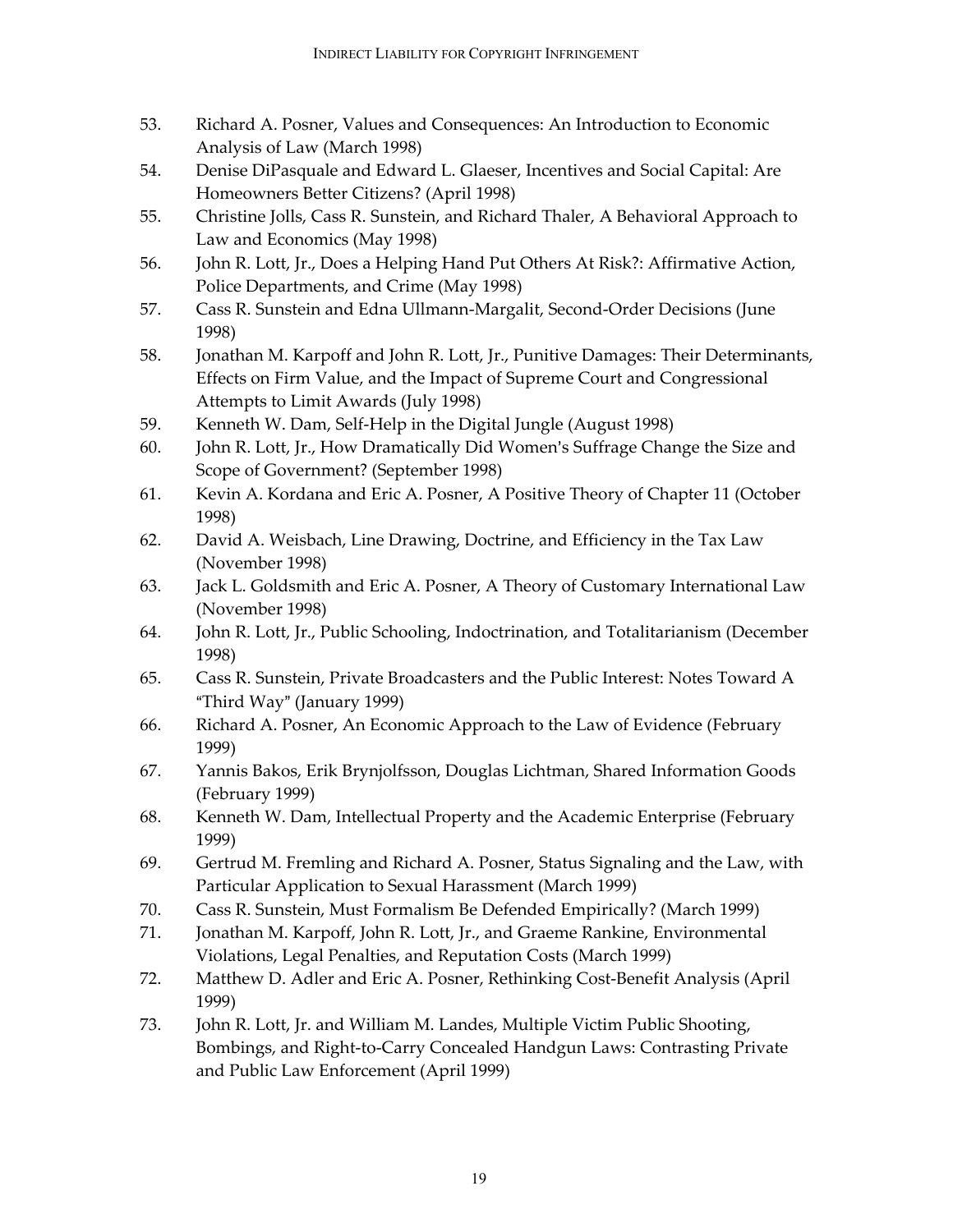- 74. Lisa Bernstein, The Questionable Empirical Basis of Article 2's Incorporation Strategy: A Preliminary Study (May 1999)
- 75. Richard A. Epstein, Deconstructing Privacy: and Putting It Back Together Again (May 1999)
- 76. William M. Landes, Winning the Art Lottery: The Economic Returns to the Ganz Collection (May 1999)
- 77. Cass R. Sunstein, David Schkade, and Daniel Kahneman, Do People Want Optimal Deterrence? (June 1999)
- 78. Tomas J. Philipson and Richard A. Posner, The Long-Run Growth in Obesity as a Function of Technological Change (June 1999)
- 79. David A. Weisbach, Ironing Out the Flat Tax (August 1999)
- 80. Eric A. Posner, A Theory of Contract Law under Conditions of Radical Judicial Error (August 1999)
- 81. David Schkade, Cass R. Sunstein, and Daniel Kahneman, Are Juries Less Erratic than Individuals? Deliberation, Polarization, and Punitive Damages (September 1999)
- 82. Cass R. Sunstein, Nondelegation Canons (September 1999)
- 83. Richard A. Posner, The Theory and Practice of Citations Analysis, with Special Reference to Law and Economics (September 1999)
- 84. Randal C. Picker, Regulating Network Industries: A Look at *Intel* (October 1999)
- 85. Cass R. Sunstein, Cognition and Cost-Benefit Analysis (October 1999)
- 86. Douglas G. Baird and Edward R. Morrison, Optimal Timing and Legal Decisionmaking: The Case of the Liquidation Decision in Bankruptcy (October 1999)
- 87. Gertrud M. Fremling and Richard A. Posner, Market Signaling of Personal Characteristics (November 1999)
- 88. Matthew D. Adler and Eric A. Posner, Implementing Cost-Benefit Analysis When Preferences Are Distorted (November 1999)
- 89. Richard A. Posner, Orwell versus Huxley: Economics, Technology, Privacy, and Satire (November 1999)
- 90. David A. Weisbach, Should the Tax Law Require Current Accrual of Interest on Derivative Financial Instruments? (December 1999)
- 91. Cass R. Sunstein, The Law of Group Polarization (December 1999)
- 92. Eric A. Posner, Agency Models in Law and Economics (January 2000)
- 93. Karen Eggleston, Eric A. Posner, and Richard Zeckhauser, Simplicity and Complexity in Contracts (January 2000)
- 94. Douglas G. Baird and Robert K. Rasmussen, Boyd's Legacy and Blackstone's Ghost (February 2000)
- 95. David Schkade, Cass R. Sunstein, Daniel Kahneman, Deliberating about Dollars: The Severity Shift (February 2000)
- 96. Richard A. Posner and Eric B. Rasmusen, Creating and Enforcing Norms, with Special Reference to Sanctions (March 2000)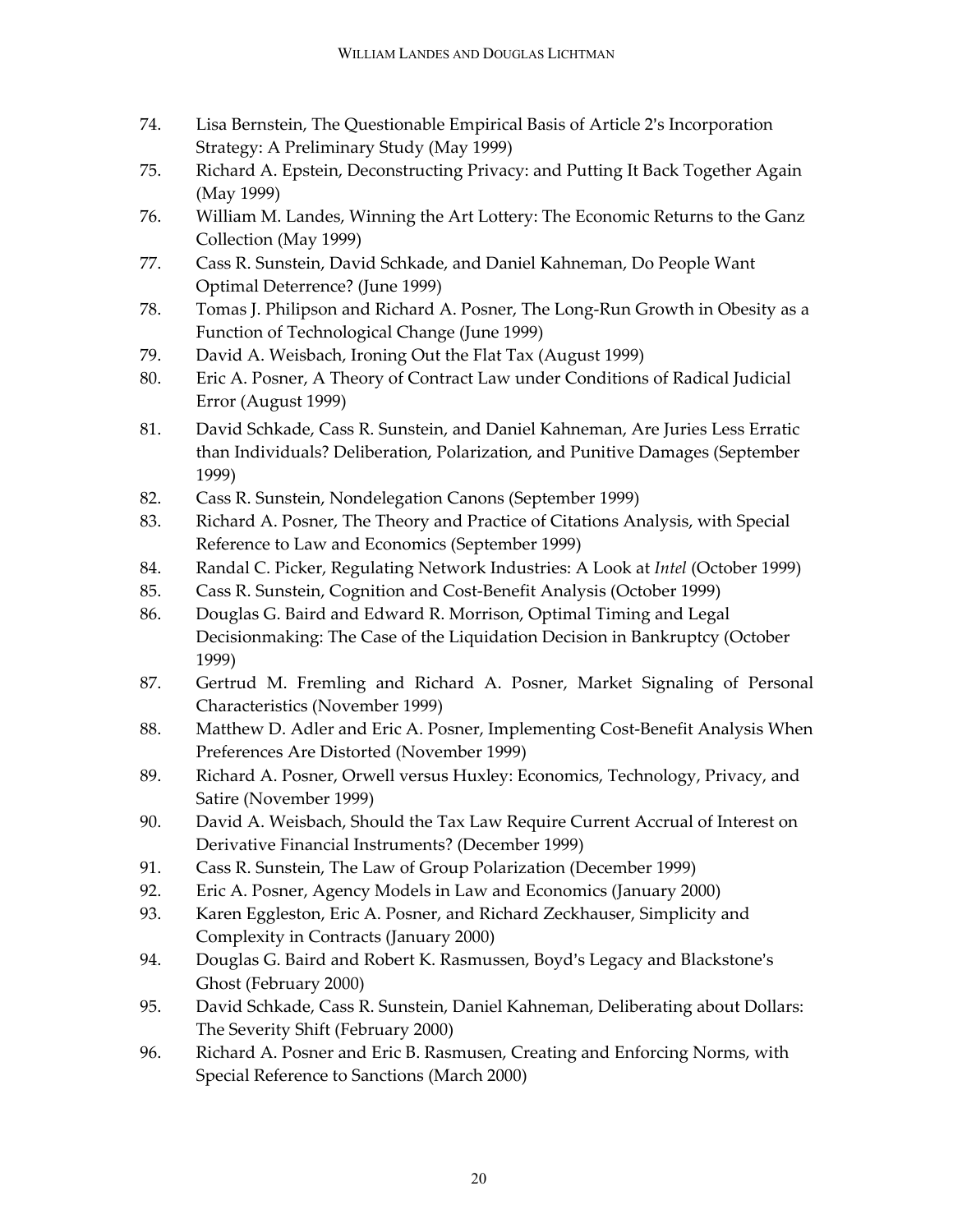- 97. Douglas Lichtman, Property Rights in Emerging Platform Technologies (April 2000)
- 98. Cass R. Sunstein and Edna Ullmann-Margalit, Solidarity in Consumption (May 2000)
- 99. David A. Weisbach, An Economic Analysis of Anti-Tax Avoidance Laws (May 2000, revised May 2002)
- 100. Cass R. Sunstein, Human Behavior and the Law of Work (June 2000)
- 101. William M. Landes and Richard A. Posner, Harmless Error (June 2000)
- 102. Robert H. Frank and Cass R. Sunstein, Cost-Benefit Analysis and Relative Position (August 2000)
- 103. Eric A. Posner, Law and the Emotions (September 2000)
- 104. Cass R. Sunstein, Cost-Benefit Default Principles (October 2000)
- 105. Jack Goldsmith and Alan Sykes, The Dormant Commerce Clause and the Internet (November 2000)
- 106. Richard A. Posner, Antitrust in the New Economy (November 2000)
- 107. Douglas Lichtman, Scott Baker, and Kate Kraus, Strategic Disclosure in the Patent System (November 2000)
- 108. Jack L. Goldsmith and Eric A. Posner, Moral and Legal Rhetoric in International Relations: A Rational Choice Perspective (November 2000)
- 109. William Meadow and Cass R. Sunstein, Statistics, Not Experts (December 2000)
- 110. Saul Levmore, Conjunction and Aggregation (December 2000)
- 111. Saul Levmore, Puzzling Stock Options and Compensation Norms (December 2000)
- 112. Richard A. Epstein and Alan O. Sykes, The Assault on Managed Care: Vicarious Liability, Class Actions and the Patient's Bill of Rights (December 2000)
- 113. William M. Landes, Copyright, Borrowed Images and Appropriation Art: An Economic Approach (December 2000)
- 114. Cass R. Sunstein, Switching the Default Rule (January 2001)
- 115. George G. Triantis, Financial Contract Design in the World of Venture Capital (January 2001)
	- 116. Jack Goldsmith, Statutory Foreign Affairs Preemption (February 2001)
- 117. Richard Hynes and Eric A. Posner, The Law and Economics of Consumer Finance (February 2001)
- 118. Cass R. Sunstein, Academic Fads and Fashions (with Special Reference to Law) (March 2001)
- 119. Eric A. Posner, Controlling Agencies with Cost-Benefit Analysis: A Positive Political Theory Perspective (April 2001)
- 120. Douglas G. Baird, Does Bogart Still Get Scale? Rights of Publicity in the Digital Age (April 2001)
- 121. Douglas G. Baird and Robert K. Rasmussen, Control Rights, Priority Rights and the Conceptual Foundations of Corporate Reorganization (April 2001)
- 122. David A. Weisbach, Ten Truths about Tax Shelters (May 2001)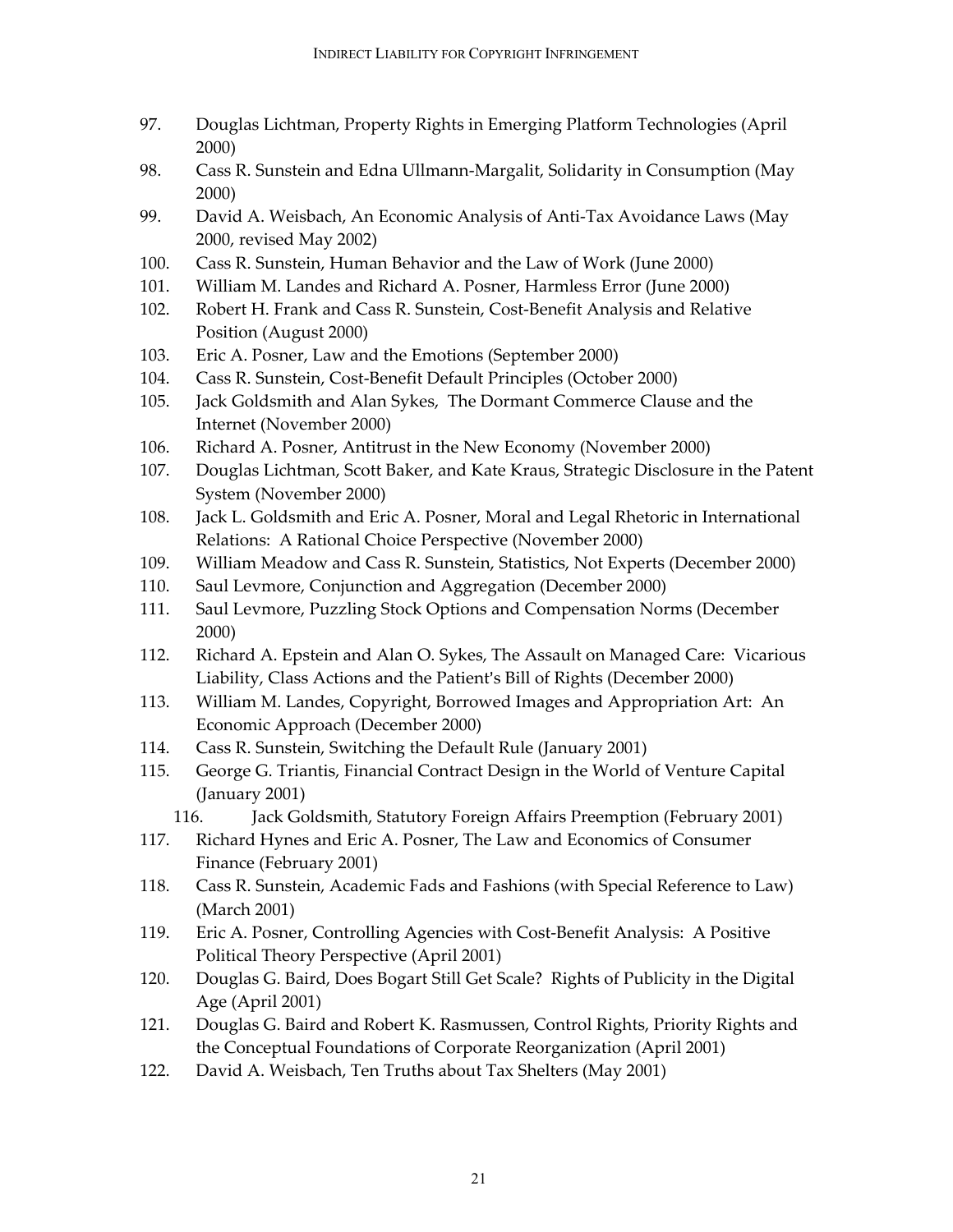- 123. William M. Landes, What Has the Visual Arts Rights Act of 1990 Accomplished? (May 2001)
- 124. Cass R. Sunstein, Social and Economic Rights? Lessons from South Africa (May 2001)
- 125. Christopher Avery, Christine Jolls, Richard A. Posner, and Alvin E. Roth, The Market for Federal Judicial Law Clerks (June 2001)
- 126. Douglas G. Baird and Edward R. Morrison, Bankruptcy Decision Making (June 2001)
- 127. Cass R. Sunstein, Regulating Risks after ATA (June 2001)
- 128. Cass R. Sunstein, The Laws of Fear (June 2001)
- 129. Richard A. Epstein, In and Out of Public Solution: The Hidden Perils of Property Transfer (July 2001)
- 130. Randal C. Picker, Pursuing a Remedy in *Microsoft*: The Declining Need for Centralized Coordination in a Networked World (July 2001)
- 131. Cass R. Sunstein, Daniel Kahneman, David Schkade, and Ilana Ritov, Predictably Incoherent Judgments (July 2001)
- 132. Eric A. Posner, Courts Should Not Enforce Government Contracts (August 2001)
- 133. Lisa Bernstein, Private Commercial Law in the Cotton Industry: Creating Cooperation through Rules, Norms, and Institutions (August 2001)
- 134. Richard A. Epstein, The Allocation of the Commons:Parking and Stopping on the Commons (August 2001)
- 135. Cass R. Sunstein, The Arithmetic of Arsenic (September 2001)
- 136. Eric A. Posner, Richard Hynes, and Anup Malani, The Political Economy of Property Exemption Laws (September 2001)
- 137. Eric A. Posner and George G. Triantis, Covenants Not to Compete from an Incomplete Contracts Perspective (September 2001)
- 138. Cass R. Sunstein, Probability Neglect: Emptions, Worst Cases, and Law (November 2001)
- 139. Randall S. Kroszner and Philip E. Strahan, Throwing Good Money after Bad? Board Connections and Conflicts in Bank Lending (December 2001)
- 140. Alan O. Sykes, TRIPs, Pharmaceuticals, Developing Countries, and the Doha "Solution" (February 2002)
- 141. Edna Ullmann-Margalit and Cass R. Sunstein, Inequality and Indignation (February 2002)
- 142. Daniel N. Shaviro and David A. Weisbach, The Fifth Circuit Gets It Wrong in *Compaq v. Commissioner* (February 2002) (Published in *Tax Notes*, January 28, 2002)
- 143. Warren F. Schwartz and Alan O. Sykes, The Economic Structure of Renegotiation and Dispute Resolution in the WTO/GATT System (March 2002, *Journal of Legal Studies* 2002)
- 144. Richard A. Epstein, HIPAA on Privacy: Its Unintended and Intended Consequences (March 2002, forthcoming *Cato Journal*, summer 2002)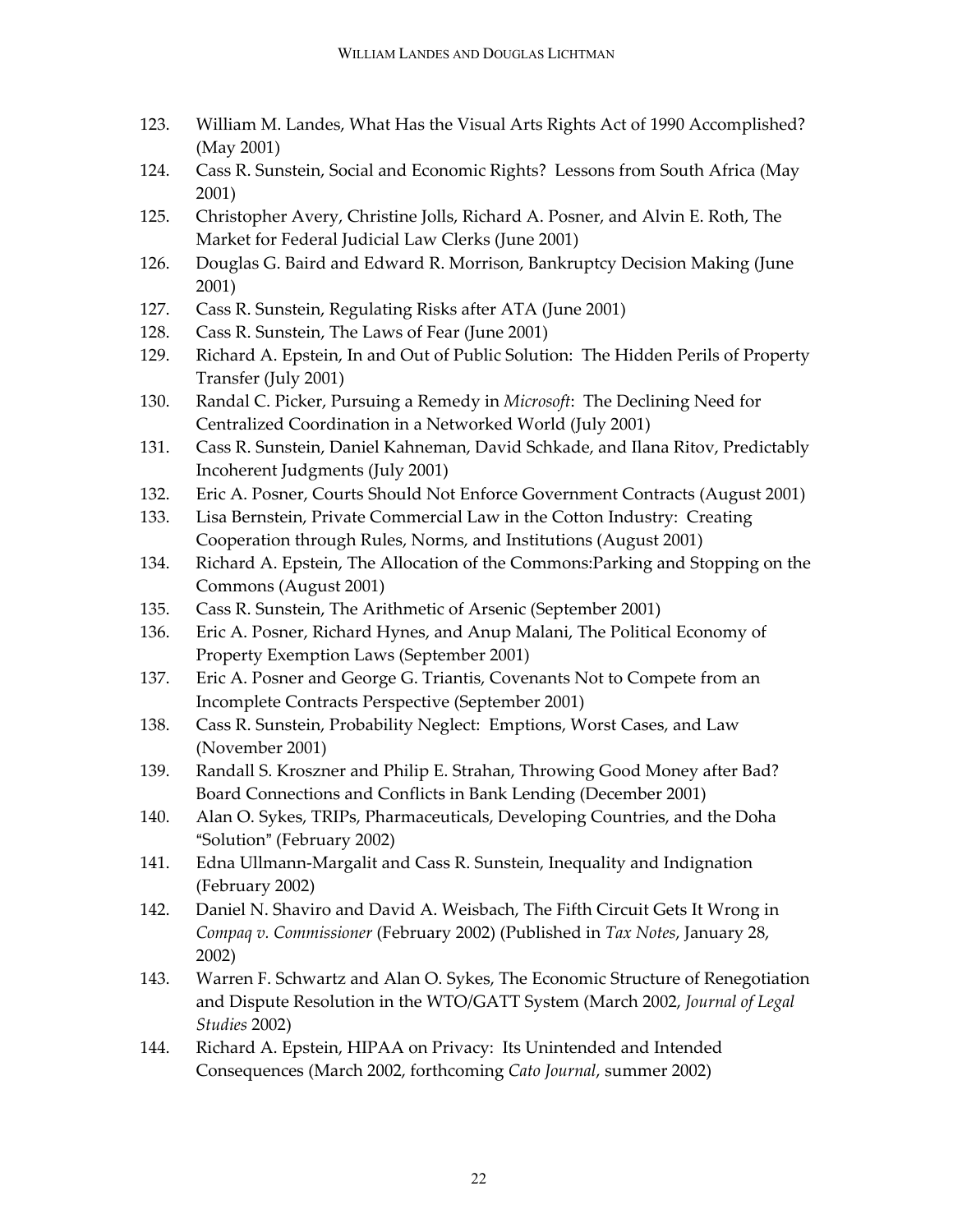- 145. David A. Weisbach, Thinking Ouside the Little Boxes (March 2002, *Texas Law Review*)
- 146. Eric A. Posner, Economic Analysis of Contract Law after Three Decades: Success or Failure (March 2002)
- 147. Randal C. Picker, Copyright as Entry Policy: The Case of Digital Distribution (April 2002, The Antitrust Bulletin)
- 148. David A. Weisbach, Taxes and Torts in the Redistribution of Income (April 2002, Coase Lecture February 2002)
- 149. Cass R. Sunstein, Beyond the Precautionary Principle (April 2002)
- 150. Robert W. Hahn and Cass R. Sunstein, A New Executive Order for Improving Federal Regulation? Deeper and Wider Cost-Benefit Analysis (April 2002)
- 151. Douglas Lichtman, Copyright as a Rule of Evidence (May 2002, updated January 2003)
- 152. Richard A. Epstein, Steady the Course: Property Rights in Genetic Material (May 2002)
- 153. Jack Goldsmith and Cass R. Sunstein, Military Tribunals and Legal Culture: What a Difference Sixty Years Makes (June 2002)
- 154. William M. Landes and Richard A. Posner, Indefinitely Renewable Copyright (July 2002)
- 155. Anne Gron and Alan O. Sykes, Terrorism and Insurance Markets: A Role for the Government as Insurer? (July 2002)
- 156. Cass R. Sunstein and Adrian Vermeule, Interpretation and Institutions (July 2002)
- 157. Cass R. Sunstein, The Rights of Animals: A Very Short Primer (August 2002)
- 158. Cass R. Sunstein, Avoiding Absurdity? A New Canon in Regulatory Law (with Notes on Interpretive Theory) (August 2002)
- 159. Randal C. Picker, From Edison to the Broadcast Flag: Mechanisms of Consent and Refusal and the Propertization of Copyright (September 2002)
- 160. Eric A. Posner, A Theory of the Laws of War (September 2002)
- 161 Eric A. Posner, Probability Errors: Some Positive and Normative Implications for Tort and Contract Law (September 2002)
- 162. Lior Jacob Strahilevitz, Charismatic Code, Social Norms, and the Emergence of Cooperation on the File-Swapping Networks (September 2002)
- 163. David A. Weisbach, Does the X-Tax Mark the Spot? (September 2002)
- 164. Cass R. Sunstein, Conformity and Dissent (September 2002)
- 165. Cass R. Sunstein, Hazardous Heuristics (October 2002)
- 166. Douglas Lichtman, Uncertainty and the Standard for Preliminary Relief (October 2002)
- 167. Edward T. Swaine, Rational Custom (November 2002)
- 168. Julie Roin, Truth in Government: Beyond the Tax Expenditure Budget (November 2002)
- 169. Avraham D. Tabbach, Criminal Behavior, Sanctions, and Income Taxation: An Economic Analysis (November 2002)